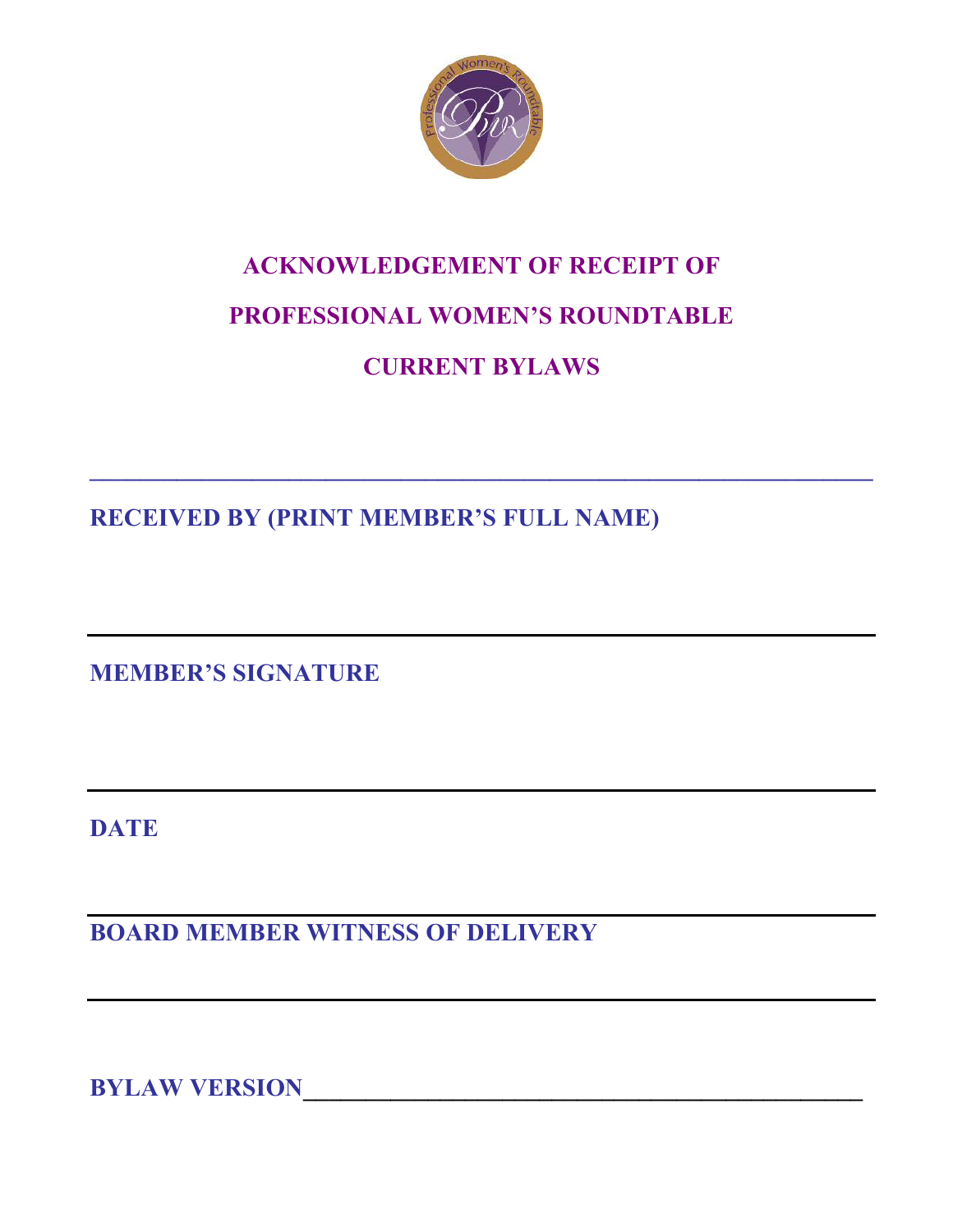

# **Professional Women's Roundtable**

# **A California Nonprofit Public Benefit Corporation**

# **Bylaws Board of Director's Policy Strategic Plan**

#### **I. Introduction**

The name of the association shall be the *Professional Women's Roundtable* (PWR). The association shall be a non-profit organization established under the laws of California. The purpose of the organization will be for educating, mentoring and charitable purposes, more specifically to improve the lives of professional women or those women seeking to become professionals.

PWR shall be a 501 (c)(3), not-for profit corporation, incorporated in California. Nothing in this Article shall be construed as allowing the Corporation to engage in any activity forbidden under Section 501(c)(3) of the Internal Revenue Code.

#### **II. Offices**

- a. **Principal Office.** The principal executive office and the principal office for the transaction of the business of the Corporation may be established at any place or places within the State of California by the Board of Directors.
- b. Other Offices. The Board of Directors, at their discretion, may at any time establish branch or subordinate offices at any place or places where the Corporation is qualified to transact business.

#### **III. Components of PWR**

There will be three major components that guide the work of PWR activities:

- a. PWR Bylaws: The Bylaws codifies the structure of the organization and specifies how it operates.
- b. PWR Board of Directors Policies: The Board of Directors will determine the vision and actively monitor PWR's programmatic and financial performance.
- c. PWR Strategic Plan: The Strategic Plan outlines the focus and direction of the organization. The Chapter Leader develops and submits this Strategic Plan to the Board of Directors with any required Monitoring Reports.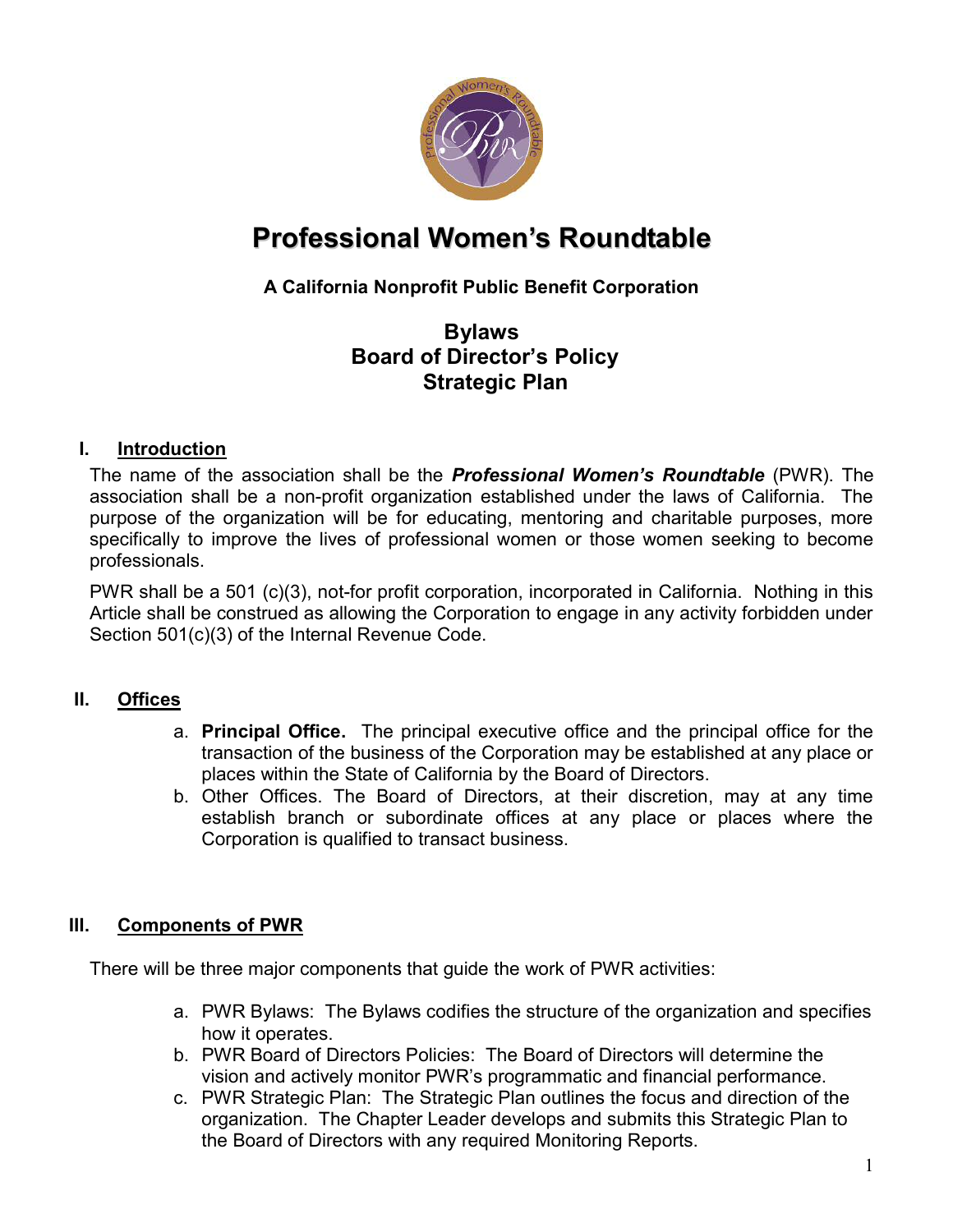# **PWR BYLAWS**

## *Sixth Amended and Revised*

# **March 2021**

#### **PREAMBLE**

- **a.** Purpose of PWR: Through the active efforts of the PWR CEO, Board of Directors, Operations Committee, Volunteers, Sponsors and other Partners, PWR exists to encourage women to seek, create and achieve:
- Positive role models
- Positive business relationships
- Professional networks
- A better understanding of cultural differences
- Academic and financial education
- Increased business opportunities
- Continuous self-improvement
- Professional composure and confidence
- Improved communication skills
- **b.** PWR intends to carry out these activities in several areas using different methods. These areas and methods include:
- Creating a system of communication, mentoring and training that ensures wide access, reasonable pricing and fair use.
- Networking, career development opportunities and the promotion and encouragement of strategic alliances.
- Promoting the core values that are consistent with success for professional businesswomen and teaching business ethics and fair business practices.

#### **II. Core Values of PWR**

- Equitable and open access to information and participation
- Service to the community and to each other
- Intellectual freedom and respect for individuality
- Cooperation, collaboration, and sharing of resources
- Commitment to the success of professional women
- Fair use of resources, time and revenue
- Ongoing education and learning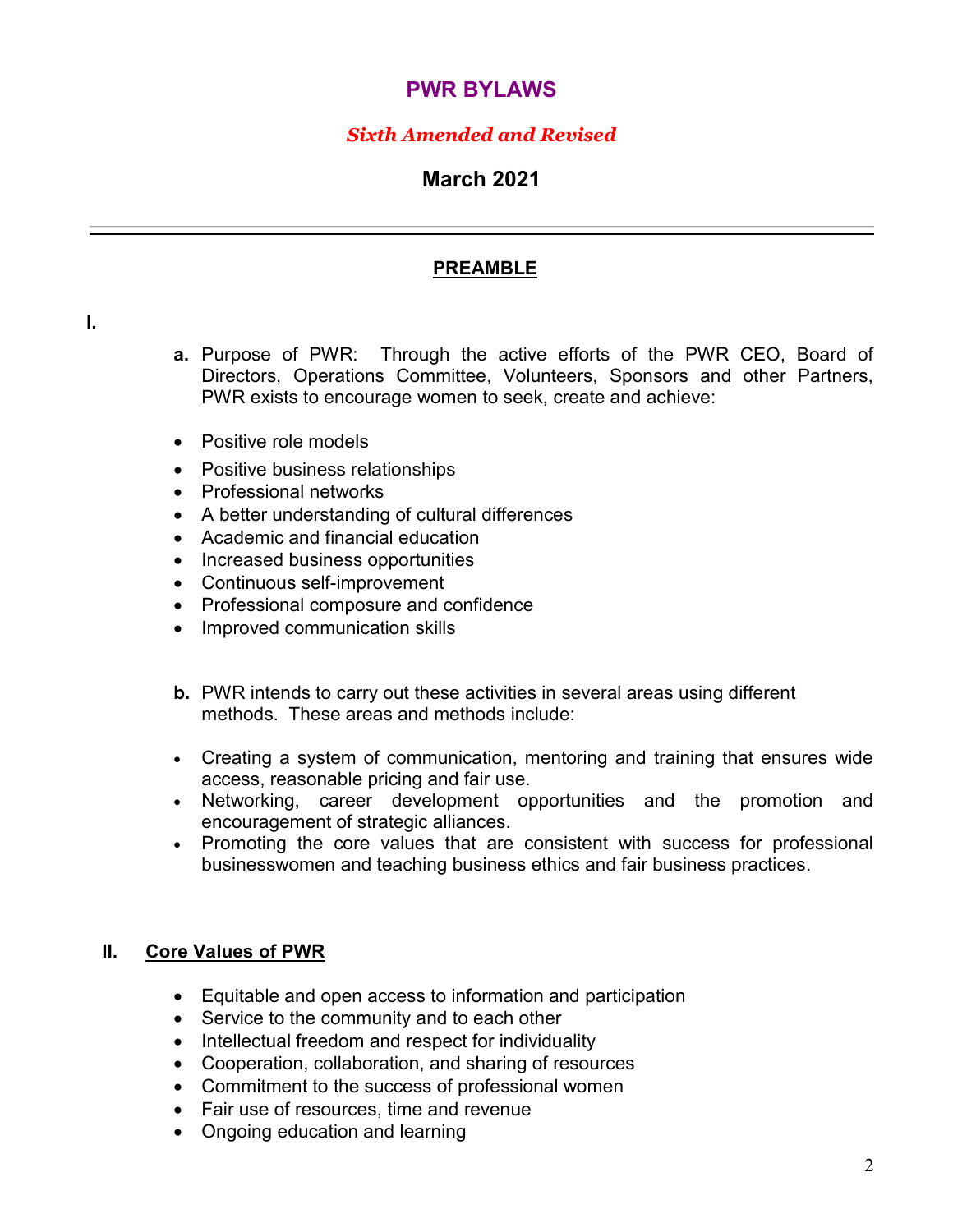- Ongoing motivation
- The promotion of mentoring and community service
- Diversity
- Professional communication with an opportunity for members to grow
- **III.** Code of Ethics: Each member shall follow PWR's code of ethics as described:
	- Practice integrity, honesty, and truthfulness.
	- Act according to the highest standards and visions of the organization.
	- Put philanthropic mission above personal gain.
	- Inspire others through their own sense of dedication and high purpose.
	- Improve their professional knowledge and skills.
	- Demonstrate concern for the interests and well being of individuals.
	- Value the privacy, freedom of choice and interests of others.
	- Foster cultural diversity and treat all people with dignity and respect.
	- Affirm, through personal giving, a commitment to philanthropy and its role in society.
	- Any communications regarding PWR are to be authorized by PWR's Board of Directors.
	- Unauthorized communications, including interviews, editorials, letters or any other verbal or written communication is expressly prohibited without prior authorization.
	- Adhere to the spirit as well as the letter of all applicable laws and regulations.
	- Avoid even the appearance of any criminal offense or professional misconduct.
	- Support PWR both internally and externally.
	- Not cause or bring negative publicity to PWR.
	- Bring credit to the fundraising profession by their public demeanor.
	- Encourage colleagues to embrace and practice these ethical principles and standards of professional practice.
	- **IV. Annual Goals:** Through the active efforts of the PWR CEO and Board of Directors PWR exists to develop and implement annual goals:
		- PWR will seek more and better avenues to promote professional women.
		- PWR will improve its ability to function as an authoritative and influential advocate for professional women.
		- PWR will facilitate increased collaboration between corporations, local governments, members and all sectors of higher education.
		- PWR will strengthen its partnerships with other women's advocacy groups, professional business development groups and higher education organizations.
		- PWR is an inclusive organization serving a diverse blend of professional women, women beginning their careers and students.
		- PWR will be a place where Leadership skills among professional women are strengthened. "Every woman is a leader" will be fully realized.
		- Members are supported in the development of their business skills through training and nurturing and providing mechanisms for speaking and publishing.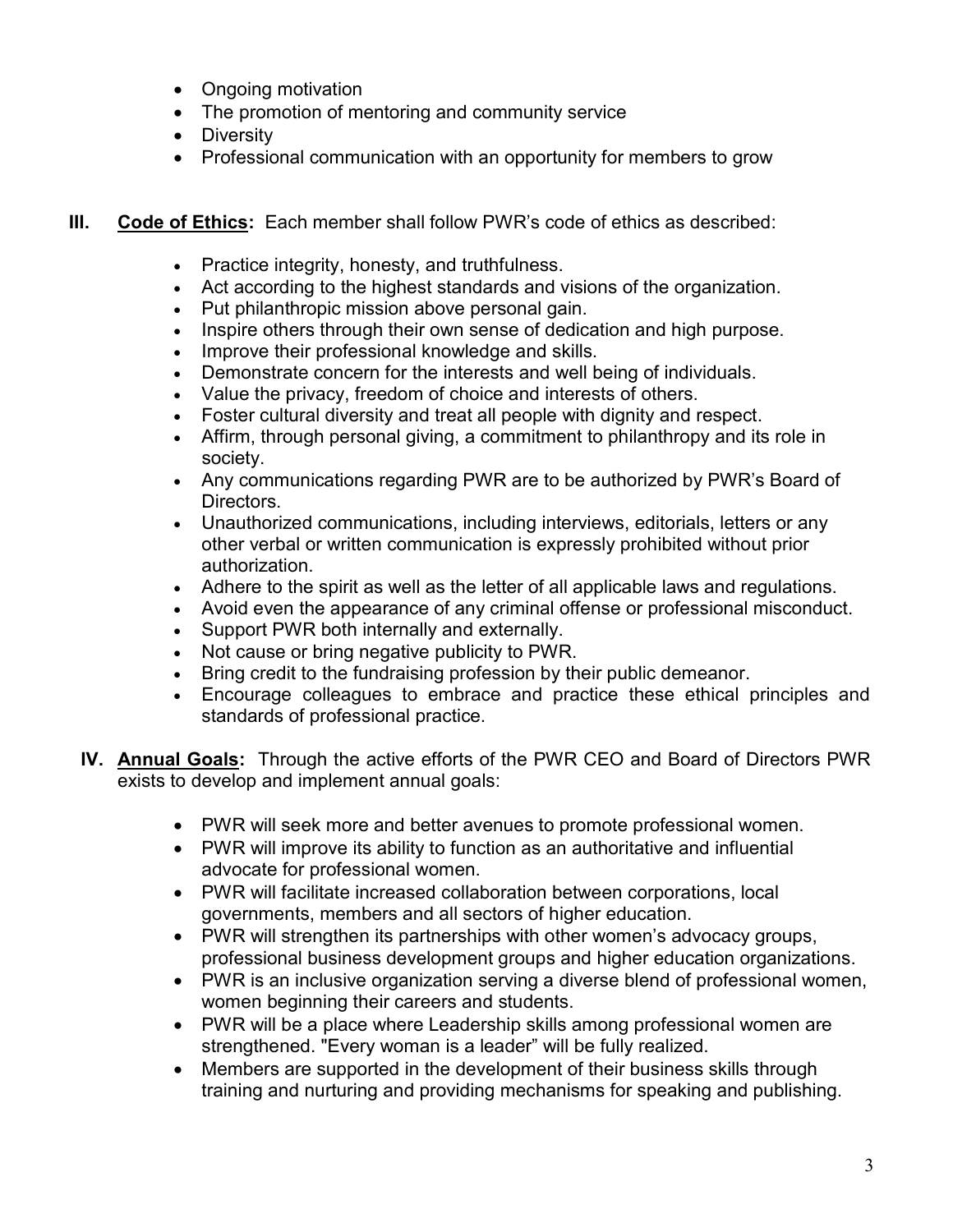**V. Interpretations of Bylaws:** These Bylaws are to be interpreted as a whole (see Art IV, conflicts).

# **ARTICLE I**

#### **MEMBERSHIP**

- **I. Application and Renewal:** Individuals wishing to be considered for new membership shall submit an application along with the appropriate dues for consideration by the Board of Directors. The Board retains the right to deny any new memberships without cause. In the event of denial for membership, any pre-paid amounts will be returned in full. Said denial must occur in writing, and the PWR Board will use best efforts to provide same within 45 days of applicants' submission. For membership renewals, the Membership Committee will present the Board with a list of members whose memberships are expiring in the upcoming period. The Board, at its discretion, may deny renewal of any member for any reason. The Board is under no obligation to disclose any information regarding its membership decisions other than notification to the applicant of the Board's decision.
- **II.** Membership Period: Membership is based on an annual term from January 01<sup>st</sup> thru December 31<sup>st</sup>. Membership period terminates on the last day of month. All rights and benefits of membership cease upon failure to submit the appropriate membership dues by January 31st.
- **III. Individual members**: Individual members will receive PWR benefits as outlined on the PWR website and in our bylaws, provided member is and remains in good standing with annual dues paid, adherence to the PWR Code of Ethics, mission statement and these bylaws. Only those individual members in current good standing shall be entitled to vote for and be elected to serve on the Board of Directors (see Art IV, elections).
	- a. **Member Obligations**: Each member and their guest agree to be bound by these By-Laws and any amendments thereto and by the lawful actions of the CEO and Board of Directors or members of the chapter. Members acknowledge membership is conditioned and qualified upon adherence to the bylaws, code of ethics, mission statement and current dues. Failure in any one of these areas may result in a finding by the Board the member is not in good standing and may subject member to suspension/termination.
	- b. **Expulsion, termination or suspension of membership:** Any member not **acting within the code of ethics and/or adhering to the bylaws of the organization and determined to be in gross violation or intentionally malevolent**, shall be issued one confidential warning to cease and desist. In the event of continued violations, member may have their membership suspended or revoked after notice of violation(s) and right to confidential hearing with the CEO and Board of Directors. Said hearing notice will be provided member not less than ten (10) days prior and can be sent via e-mail, fax or US mail. Member may request one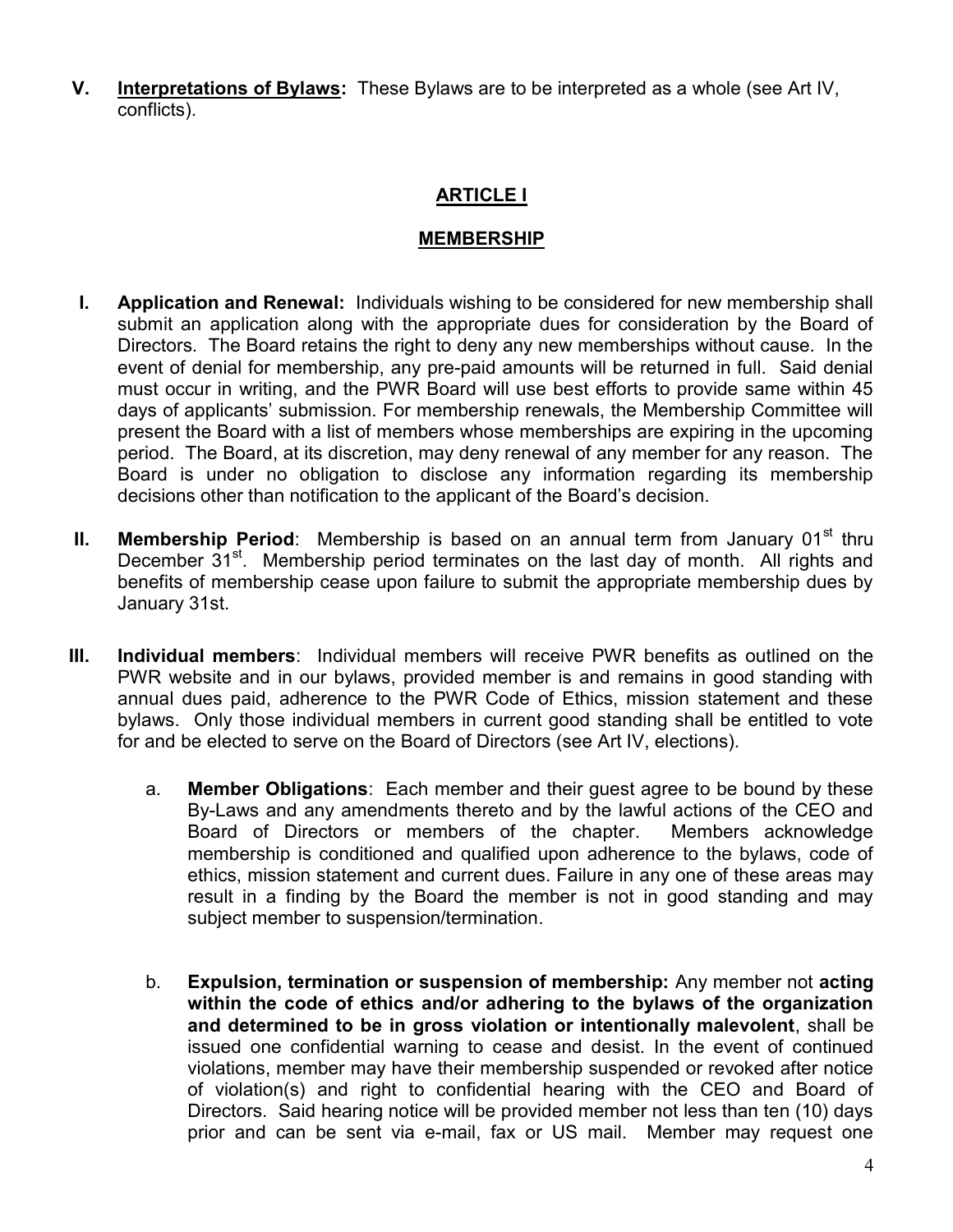reschedule date not to exceed thirty days from date of notice. The Board, at their discretion, may create a confidential advisory three-member panel to review and recommend whether such violations require Board action. A majority of votes from the CEO and Board shall be required in any decision to suspend, revoke or expel and shall be based upon factual evidence. The Board, at its discretion, may provide member the option to resign in lieu of a finding for revocation. The results of this hearing shall remain confidential. Except in the case of expulsion, reinstatement may be requested after one year and is subject to Board approval. Said notice stating that the membership is retained, suspended, revoked or the member is expelled, shall be delivered to the member in writing via email, postal or both to the addresses then on record. No refund of membership dues shall be issued in the event the Board reaches the unanimous decision to revoke membership.

**IV.** Dues: The CEO and Board of Directors may establish and collect membership dues and admission fees on an annual basis. Renewing Members are to be notified in December for annual membership dues amount and requirement for payment not later than January 31st

Membership automatically terminates upon non-payment at expiration date.

 a. The Board of Directors, at their discretion, may permit a member one "grace period", not to exceed six (6) months in extenuating circumstances.

**V.** Membership Directory: The Board of Directors may assess an additional fee for the Membership Directory in addition to regular membership dues to defray costs and maintain quality. Entry into the Directory shall require current and fully paid membership dues. PWR shall not be responsible for any failures, omissions or mistakes of entries into the Directory. One entry per member unless otherwise approved by the Board. If permitted, assessed fees for the additional entry shall be pre-paid.

#### **ARTICLE II**

#### **GOVERNING BODY**

#### **I. Organizational Administration**

 **CEO:** There shall be one CEO – CEO shall oversee the Operations Committee and general PWR affairs. CEO shall be a voting member of the Board of Directors. CEO shall be nominated from within the board of directors, have served two (2) or more current years as a director and be a current member in good standing for three (3) or more years immediately prior to nomination. See 'Terms of Service".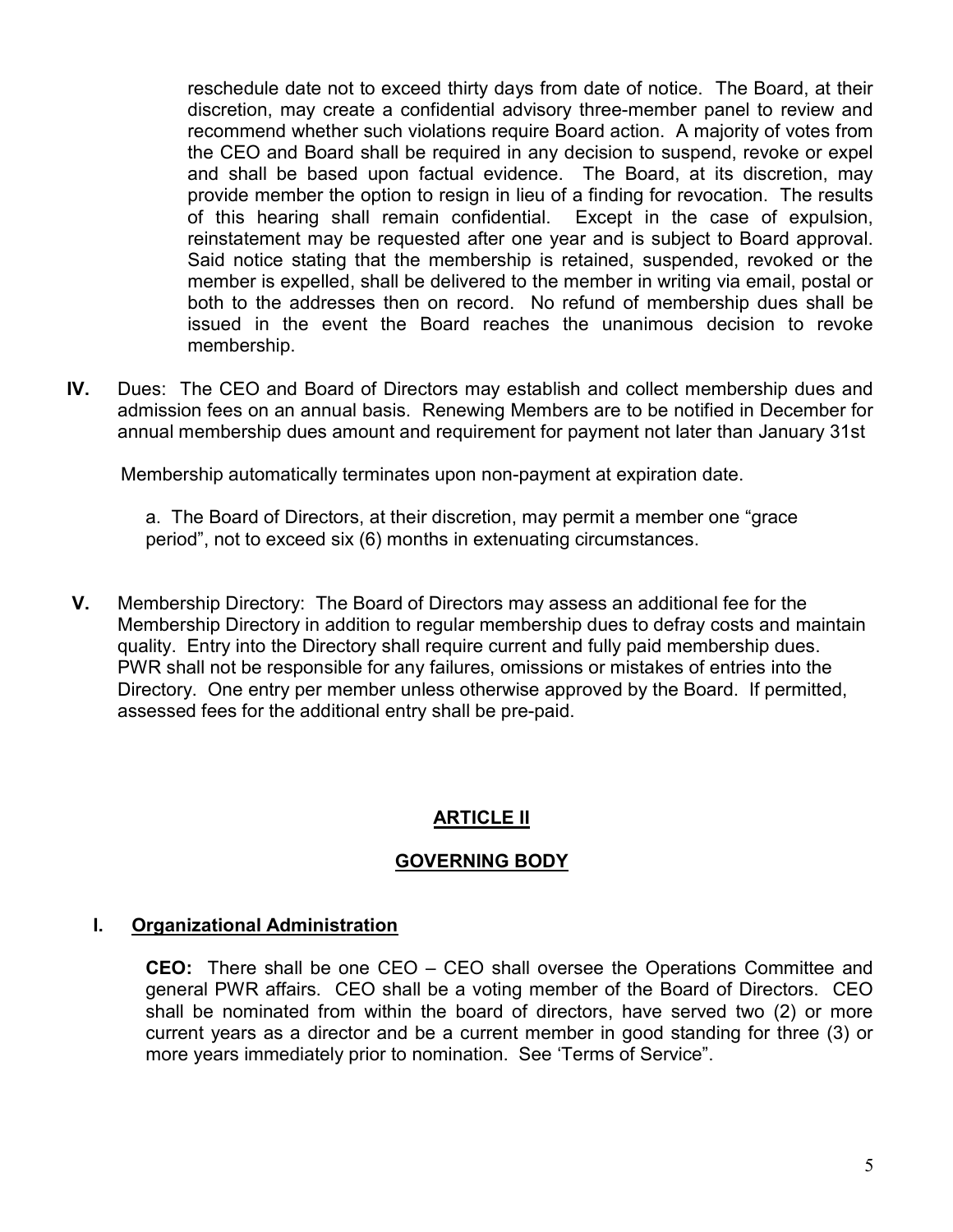**Board of Directors:** In addition to the office of CEO, there shall be four (4) Board of Director offices; President, Vice-President, Secretary and Treasurer. The individual members nominate and elect Board of Directors from current PWR members in continual good standing of one (1) year or greater within the local chapter during election periods (see Art IV). With oversight of the CEO, the Board of Directors determines among themselves which offices they will hold after each election (See Meetings – Organizational). The Board may create and maintain written governing policies and continually assure organizational performance.

- **a. Board Authorized Committee(s):** The Board of Directors may create those committees it deems appropriate and necessary and delegate limited authority therewith to assist the Board in carrying on the functions of PWR, provided said functions or activities are within the guidelines as provided in the articles of incorporation, bylaws and mission statement. Not less than two directors shall participate in all primary committees. All committees and their members serve at the pleasure of the Board, remain under the oversight and authority of the CEO and Board of Directors and may be disbanded, altered or suspended upon resolution of a majority of the Board with or without cause. While participation and involvement of members is the ultimate goal, the CEO and Board of Directors retain the ultimate and final decision as to who may participate. Committee members may be requested, at the Board's discretion, to sign a statement of recognition of obligations, duties and limitations within these bylaws. Committee members shall not have the authority to indebt the organization or to enter into binding agreements of any kind without prior Board approval.
	- i. **Removal** any committee member may be asked to vacate their position with or without cause by a simple majority vote of the CEO and Board of Directors. In such event, the board shall provide a confidential written notice to the member, which shall then be immediately effective. No prior notice or hearing shall be required.
- **b. Operations Committee** operates at the direction and pleasure of the Board of Directors. The Board may delegate and authorize those functions and activities it so deems appropriate to the committee and any sub-committees therein; excepting functions of committees authorized elsewhere herein. Any authority granted to the committee by the Directors is limited and shall have Board oversight. Any and all members of the committee operate at the pleasure of the Board of Directors. Any member not promoting and representing the best interests of PWR is subject to immediate removal by the Board. Board of Directors shall have no less than two directors at all committee meetings.
	- i. **Operations Chair:** (interchangeably known as the Manager of Operations). The Operations Chair shall be a local chapter member in good standing for one year or greater. The Chairperson is appointed by and serves at the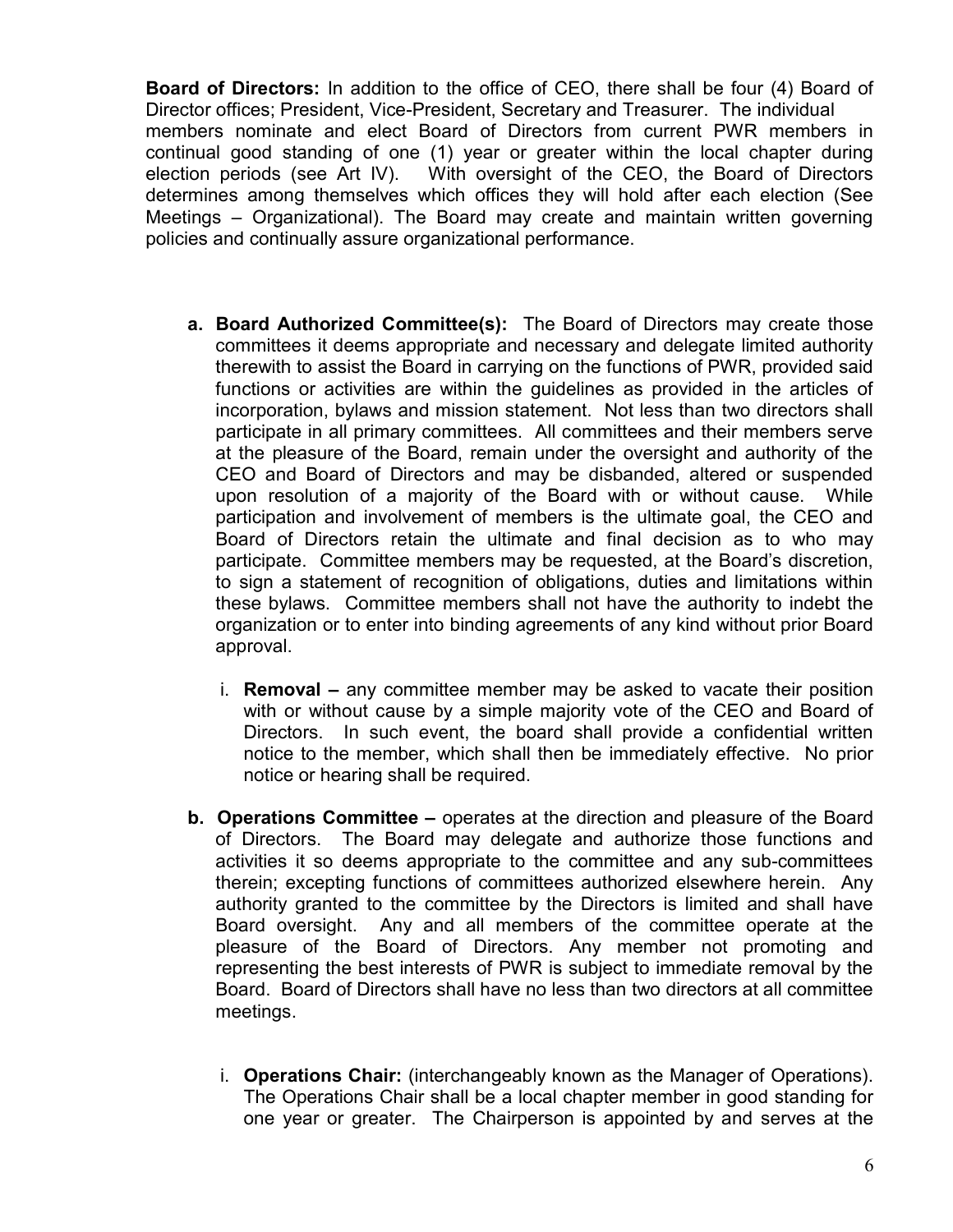pleasure of the CEO and Board of Directors and may be removed with or without cause and removal shall be effective immediately.

In no event may the Chairperson of Operations serve a term greater than three (3) years. The Chairperson shall keep the board advised through the CEO/President of their operations and attend board meetings as requested. The Chairperson shall maintain minutes of all committee meetings and submit them to the Board within ten (10) days of meeting date. The Chairperson shall not serve as a concurrent board member. Chairperson shall support and follow policies as directed by the Board. The Chairperson shall be requested to sign a directive reciting her responsibilities and duties to the Board and a commitment of discretion in all matters pertaining to PWR.

- ii. **Operations Committee Members:** Are appointed by and serve at the pleasure of the Board of Directors or the Chair of Operations subject to approval of the CEO and Board of Directors. The Chairperson shall ensure all sub-committee members are in compliance with any directives from the Board of Directors and these bylaws.
- iii. **Operational Sub-committee Positions:** The following are standing operational sub-committee positions, which may be revoked or expanded by the Board of Directors:
	- Assistant Operations Chair (interchangeably known as Assistant Manager of Operations) subject to prior approval by CEO and Board – the Operations Chair shall submit her selection(s) to the Board within 30 days of their appointment as Team Director.
	- Membership
	- Marketing
	- Workshop
	- Scholarship
	- Ambassador
- **a. EXPO Committee** May be chaired by a member in good standing of one year or greater.
- **b. Unity Award Committee** shall be chaired and/or co-chaired by the CEO, a Board of Directors or a Board Advisor.
- **c. Election Committee** Shall consist of a Board Advisor and CEO or one Board of Director not running for election.
- **d. Fundraising Committee** shall be chaired or co-chaired by the CEO, a Board of Directors or a Board Advisor.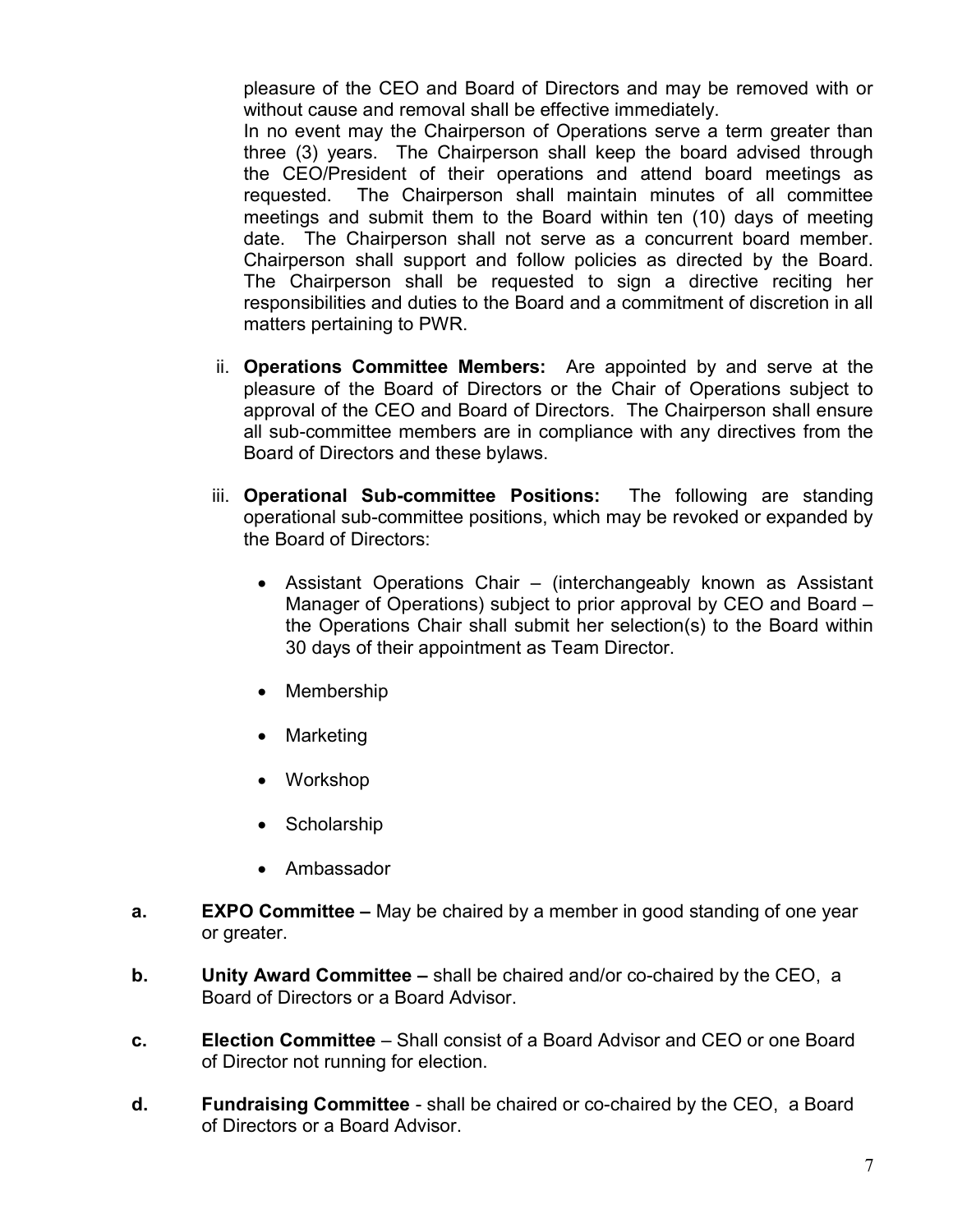#### **II. Fund Raising**

1. Fund raising shall be at the direction of the Board of Directors and shall be in accordance with the plan established for the particular event. The Board may create a committee to assist and delegate authority and oversight.

2. The fund raising chair shall utilize discretion in disclosing pending sponsors prior to confirmation by sponsor. At all times, the fund raising chair shall update and disclose, to the Board of Directors, all potential sponsors and the status of those sponsors in their decision making process.

3. The Board of Directors may, by resolution, preemptively enter into contracts intended to be funded by future sponsorships as the funds are raised.

4. Potential sponsorships are to remain confidential until the final decision is made.

5. The Board shall attempt to negotiate contract terms most favorable to PWR, including multiple and protracted payment terms where possible to try and coordinate with anticipated sponsorship income – this shall not be construed as a limitation on the Board's ability to contract.

6. The Board shall be free to negotiate and sign any and all contracts that contain confidentiality clauses. Such contracts shall not be subject to examination or review by membership or other interested parties.

- **III. Grant Writing:** The Board may authorize one or more persons to request and/or write grants on behalf of PWR. Oversight shall be maintained by the Board of Directors. All grant requests shall first be authorized and approved by the Board prior to submission.
- **IV. Duties:** The enumerations of duties and authorizations are intended as minimum standards and shall not be construed as the extent of the duties of these positions.

#### **V. General Rules Governing Board of Director Obligations and Duties:**

 The Board of Directors are fiduciaries of PWR and shall adhere to all organizational standards. The CEO, Board of Directors, Advisors and Committee members shall not be liable to any member or third party for those decisions or activities as exercised within their business judgment or carried out in good faith or where it was reasonable to rely on qualified information from outside sources.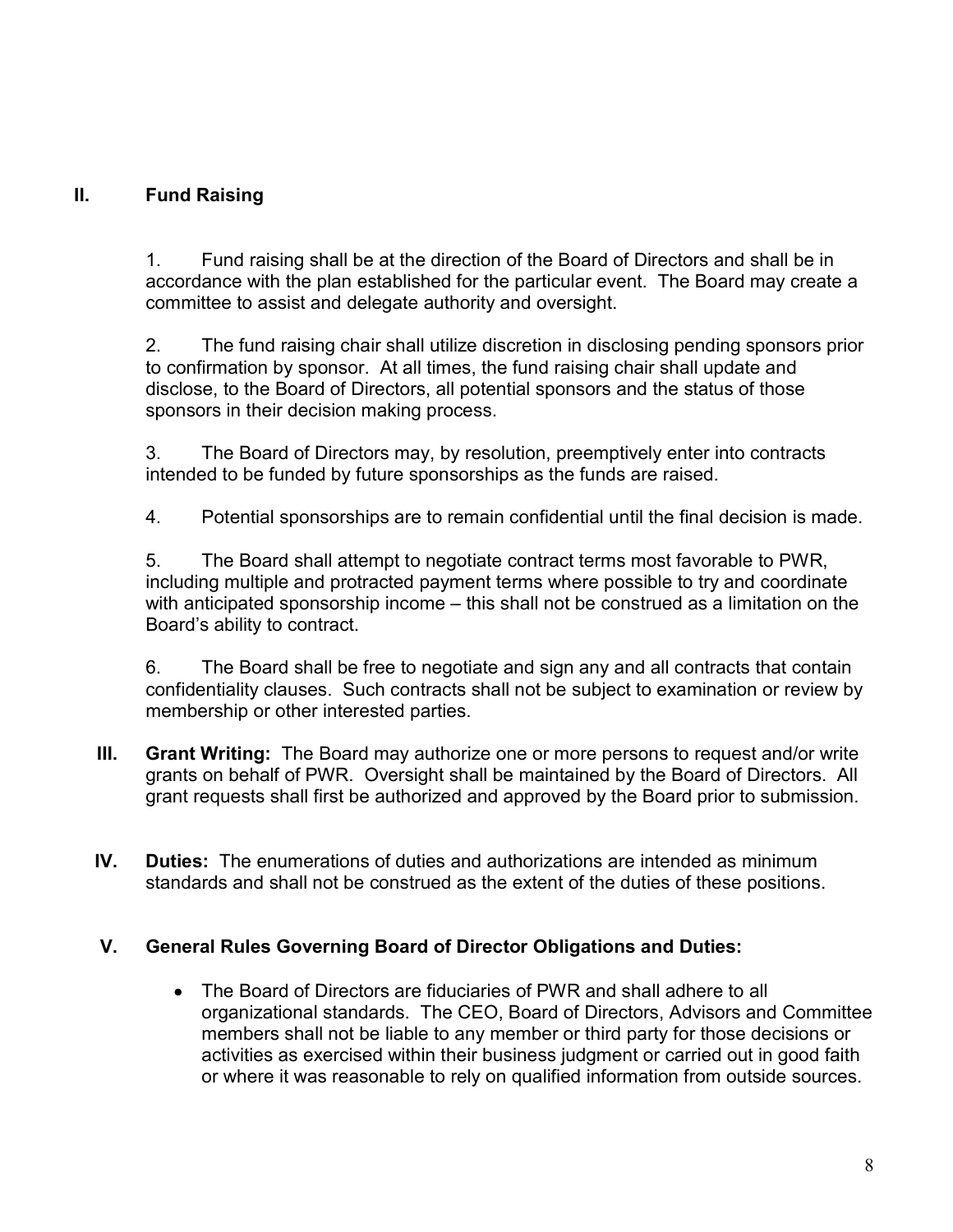- The Board of Directors shall be the sole signatory(ies) for any contractual obligations; the board may, by majority vote, authorize the CEO to sign approved contracts.
- The CEO and Board of Directors shall be the only authority by simple majority for final distribution of funds for and on behalf of PWR.
- All distributions/disbursements shall require two (2) board member signatures. Exception: Only one signature is required by an authorized Board of Director when using a PWR credit/debit card.
- Only one PWR checking and/or savings account(s) may be opened and utilized at any given time.
- The CEO and Board of Directors have final authority to enter into contracts which may include, but are not limited to: Legal counsel, tax counsel, bookkeeping, meeting locations, EXPO/fund raising locations, marketing/advertising, speaker engagements, websites, etc. Said contracts may be subject to confidentiality clauses and are not public records unless otherwise required by law and then only to the extent required. PWR is generally exempted from contract disclosures. In the event an inspection is authorized, said documents shall not be notated, copied and/or removed from the office of records – a reading of the document shall suffice for inspection purposes. Under no circumstance shall the board be prohibited from seeking outside sources for any or all services deemed to be in the best interest of PWR or from entering into contracts for fundraising events.
- Any or all of these duties may be delegated to an individual or committee which will submit their findings to the board for final authorization and signature as required.

**Minimum Guidelines for Board of Director Duties:** The following CEO and Directors duties are intended as a minimal guideline and shall not be construed as the extent of the duties of these positions:

**a. CEO:** The CEO shall oversee the general operations of PWR, financials, disbursements, contracts, etc. The CEO shall ensure the vision and goals of PWR are upheld and fostered. The CEO shall be the keeper of the By-laws and recommend revisions as may be needed with the Board of Directors and shall work with, assist and help guide the Board of Directors and Operations Chair to promote the well-being and success of PWR. CEO will generally open member meetings. The CEO shall conduct the annual organizational meeting. CEO shall conduct any open membership forums at Board meetings and shall promote the Board of Directors and Operations committee within the organization and ensure the general membership perceives an open door. CEO will attend operation meetings as she determines. CEO may create an advisory board to assist the Board of Directors.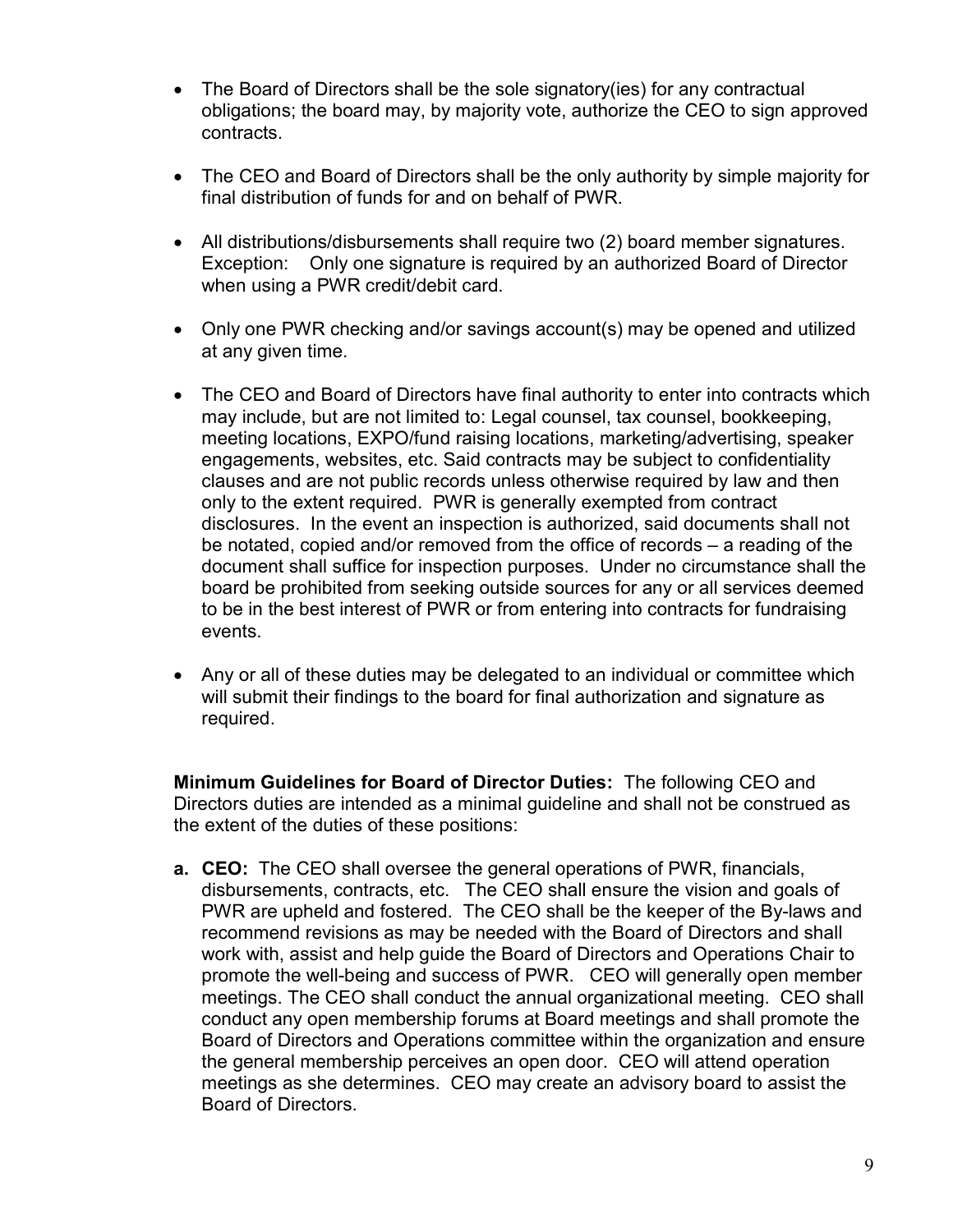- **b. PRESIDENT**: Shall set and call the Board meetings, conduct the meetings, set procedural requirements of meetings. Shall assist the CEO in required duties.
- **c. VICE-PRESIDENT:** Shall perform the Presidents duties when President is absent. Shall assist the CEO. Shall assist the Board in promoting PWR
- **d. SECRETARY:** Shall be the keeper of records, seals, minutes, and perform required ministerial functions on behalf of PWR, which are not otherwise assigned or the duty of another officer. Shall take the minutes at each meeting. Shall distribute copies of the prior meeting minutes to the CEO and each Board member at the next scheduled meeting for review, revisions and final board signatures for authentication. Requesting member may be asked to reimburse any associated costs.
- **e. TREASURER:** Shall oversee the financials and disbursements in conjunction with the CEO. Shall oversee membership enrollment, taxes, bookkeeping, and other related financials. Shall distribute to CEO and board members monthly financial statements for review and approval. Shall be the keeper of the PWR checkbook (in the event of an extended absence the checkbook is to be delivered to the CEO). May permit books and checkbook to be placed and kept with the bookkeeper of record.
- **f. ADVISORY BOARD:** An advisory board shall be created by the CEO and Board of Directors. Advisors shall be members in good standing and shall be comprised of previously appointed members and retired CEO's . Advisors are not obligated to attend board meetings and may continue in service until they resign or are removed by unanimous board vote. Advisors are non-voting, nondecision-making, non-fiduciary's and serve only in an advisory capacity and may participate in board meetings or any other meeting where attendance has been requested. For the purpose of their advisory position, advisors may be shown confidential materials that are not made available to PWR members as a normal course of business. Advisors may serve in other official capacities such as committee chairs, etc.
- **IX. Indemnification Insurance:** PWR shall maintain such policies of Directors and Officers liability insurance in accordance to minimum industry standards (including defense) but in no event less than \$1,000,000.00 (to be reviewed and adjusted upward as required or advised).

The CEO, Board of Directors, Director of Operations, Team Leaders, committee members,

 advisors and any other parties or agents requested to act on behalf of PWR shall be indemnified to the fullest extent allowed by law, excepting an adjudicated finding of criminal activity (e.g. embezzlement). PWR shall defend, indemnify and hold harmless its agents who are subjected to any claim by any reason of any alleged or actual action or inaction in the performance of their duties carried out in good faith on behalf of PWR. Expenses incurred by a person seeking indemnification in defending any "proceeding" shall be advanced by the corporation at the outset of any action on dollar one and before final disposition of the proceeding upon receipt by the corporation of an undertaking by or on behalf of that person "Agent" for this purpose shall include the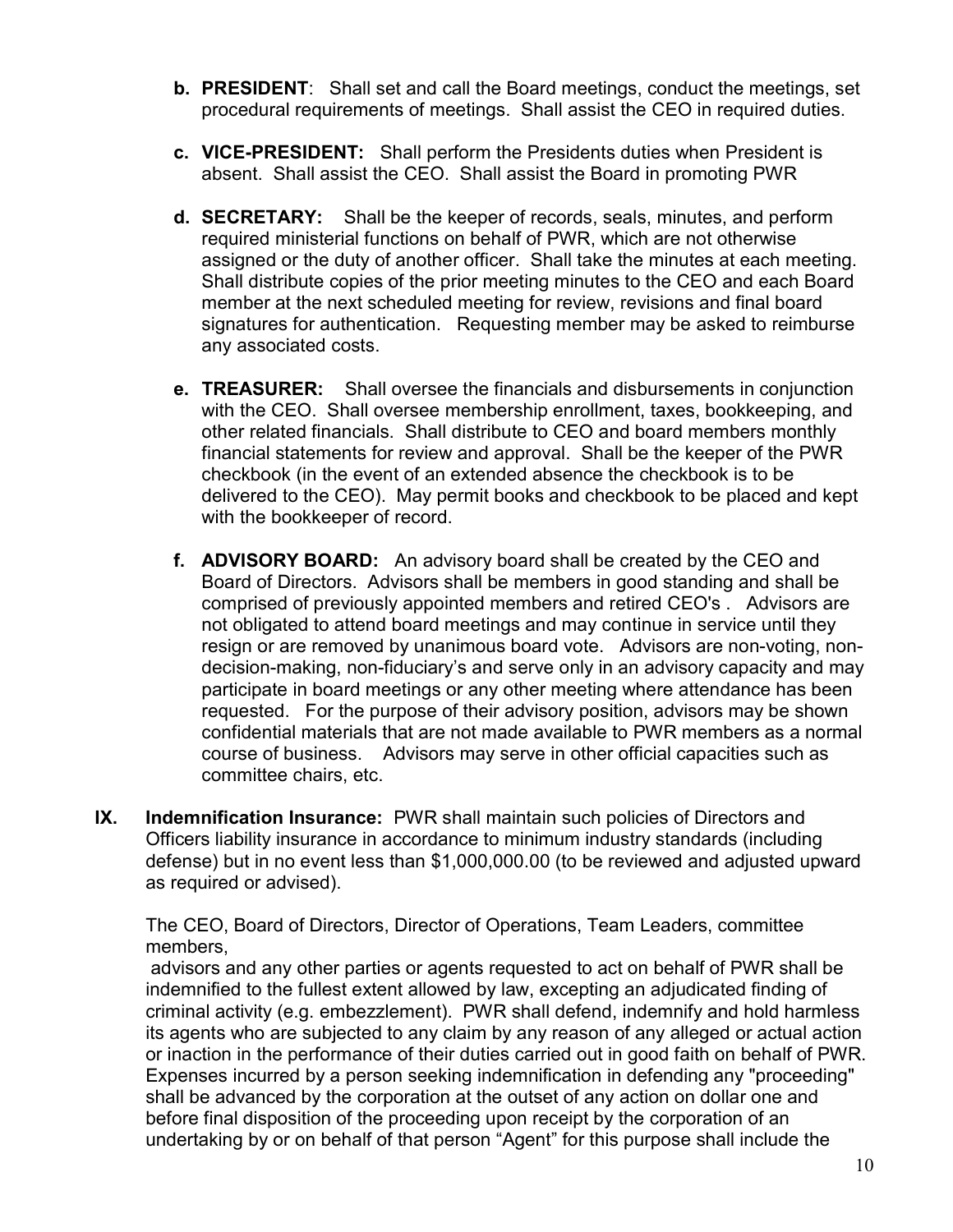CEO, any and all Directors, Officer, advisors, employees or professional services providers (i.e., bookkeepers, tax advisors, legal), past, present and future. PWR may also maintain general liability insurance funded to levels recommended by industry.

Members of PWR waive any and all rights of civil action against PWR and shall have the sole remedy of resignation from PWR.

- **X. Interested Parties, Conflicts of Interest and Duty to Disclose:** In connection with any actual or possible conflict of interest, an interested person must disclose the existence of the financial interest and be given the opportunity to disclose all material facts to the directors, who are considering the proposed transaction or arrangement. Disclosure is presumed when engaging the services of a member and her business.
	- i. **"Interested Persons":** Any director, principal officer, or member of a committee with governing Board delegated powers, which has a direct or indirect financial interest in the outcome of any monetary dealings with or on behalf of PWR, including distribution of funds by PWR. A financial interest is not necessarily a conflict of interest. A person who has a financial interest may have a conflict of interest only if the appropriate governing Board or committee decides that a conflict of interest exists.
	- ii. **Violations of the Conflict of Interest Policy:** If the Board has reasonable cause to believe an interested person has failed to disclose actual or possible conflicts of interest, it shall inform the interested person of the basis for such belief and afford the interested person an opportunity to explain the alleged failure to disclose. If, after hearing the interested person's response and after making further investigation as warranted by the circumstances, the Board determines the interested person has failed to disclose an actual or possible conflict of interest, it shall take appropriate disciplinary and corrective action. (see Membership – Termination)

# **ARTICLE III**

#### **TERMS OF OFFICE**

#### **I. Terms of Service**

**a. CEO –** The CEO shall have a term limit of three (3) years: Nomination shall be from within the sitting board of directors and election to be held/ratified by members present at the following membership meeting – proxies are prohibited.

 1) One additional three (3) year term may be served by current CEO upon unanimous nomination by the Board- of Directors. Nomination shall be presented to members for ratification/election at the following -membership meeting or in conjunction with a regular scheduled election - proxies are prohibited.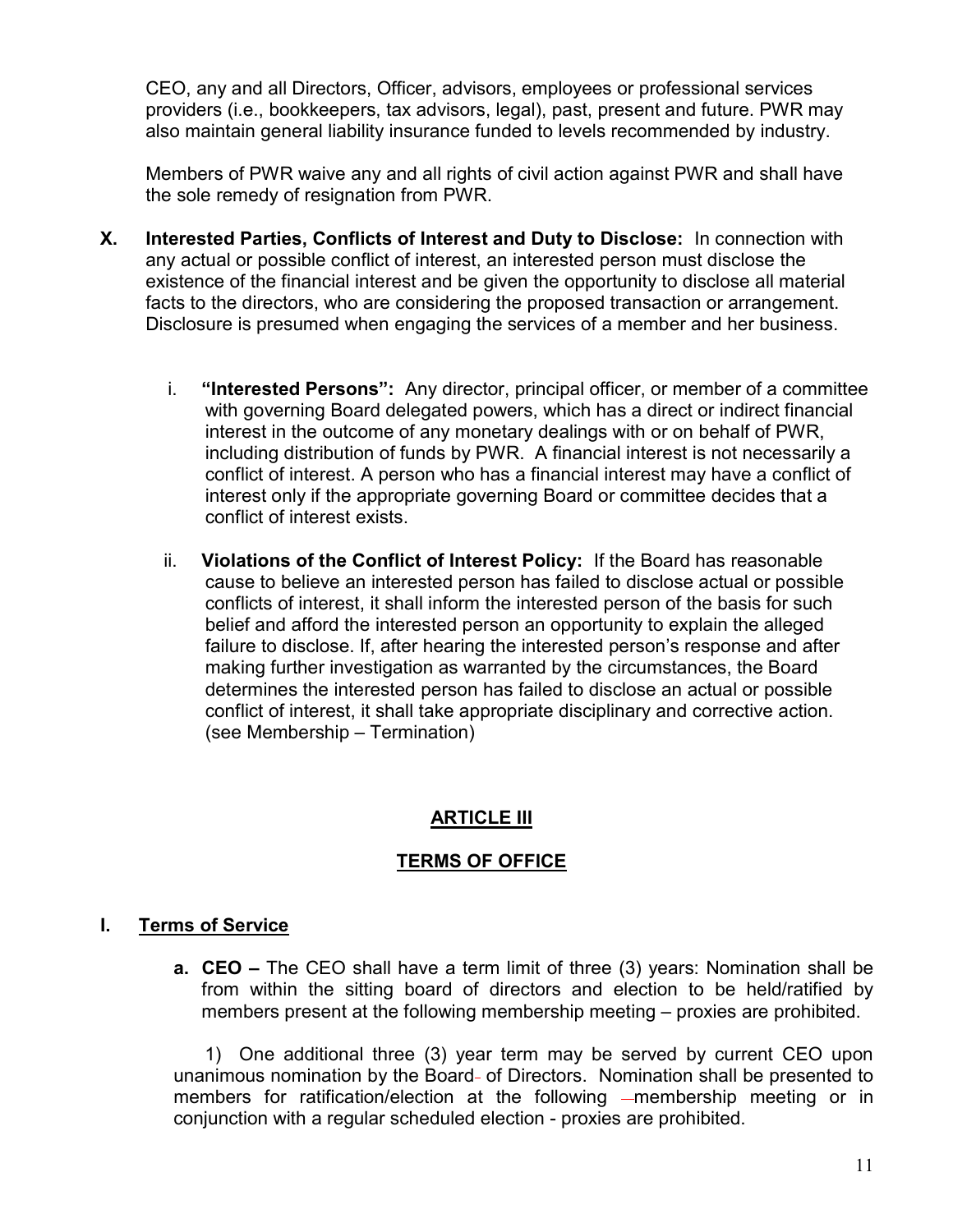- **b.** Removal prior to end of term shall only be by the following:
	- 1) 75% or greater of *all* current Board of Directors upon a proper motion and second at a duly authorized and noticed meeting, vote to request the membership for new CEO nominations. Proxies are prohibited.
	- 2) By written resignation of the CEO
	- 3) In either such event, the Board of Directors shall convene for new CEO nominations at the next scheduled monthly board meeting but not longer than 45 days from occurrence of the petition or resignation. All nominations, if more than one, shall be placed on ballot including the re-nomination of the current CEO, should this occur. The election will take place at the next membership meeting. Results shall be announced within ten (10) days if more than one nominee. In no event shall this entire process exceed 90 days.

c. In the event the CEO is removed prior to her term ending, the presiding President shall act as interim CEO until such time as the new duly elected CEO is available to immediately take office.

- **b. Board of Directors** The term for each member director (irrespective of which offices they have occupied) shall be- two (2) years. -So as to provide continuity, election shall be as follows:
	- **a.** Two (2) directors shall be elected even years and two (2) directors each odd year. An election year may be suspended in a year in which all Board of Directors have served one or fewer years of their term and no vacancies exist. (This section is restated in Elections)
	- **b.** A director, in continual good standing, may serve consecutive terms by election.

#### **II. Resignations**

**a.** Except as provide in this paragraph, any Director may resign, resignation shall be effective on giving written notice to the Chairperson of the Board, the President, the Secretary, or the Board of Directors. No Director may resign if the Corporation would then be left without a duly elected Director or Directors in charge of its affairs, except upon notice to the Attorney General.

#### **III. Vacancies**

a. The CEO and Board of Directors may appoint a member to fill the remainder term of a director vacating her office, provided the vacancy occurs 60 days or greater from a scheduled election. Appointments to fill vacancies shall be made only at Special Meeting and with proper notice of each remaining board member. An appointee filling a vacancy term of one year or less may run for a two-year term of office at the next scheduled election.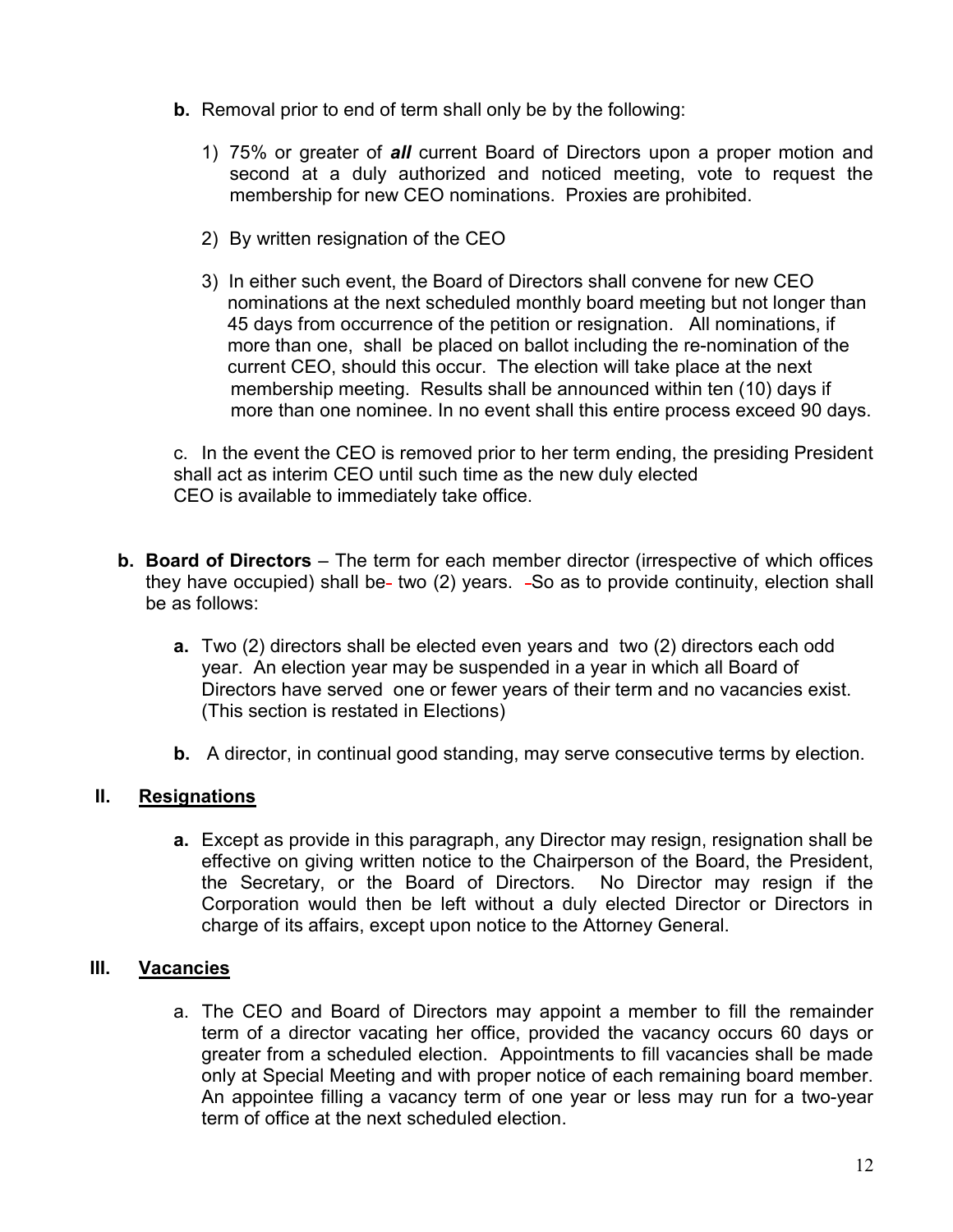#### **IV. PWR Documents/Property**

Any director or committee member in possession of PWR property shall immediately return it to the Board of Directors in the event of resigning. Property includes, but is not limited to any books of records, membership lists, keys, codes, passwords etc... Use and access of PWR communication devices such as mail lists, websites, and email notification services are prohibited. The Board shall change passwords and access codes to minimize unauthorized use and shall notify bank(s) to remove any signatory authority.

#### **V. Advisors**

In addition to previously appointed Advisors, an outgoing CEO may continue to serve indefinitely as an Advisor. An Advisor shall not be a voting member of the Board. Upon appointment by the Board of Directors, Advisors may serve as committee chairpersons or members where a Board of Director is otherwise required.

#### **ARTICLE IV**

#### **ELECTIONS**

#### **I. Elections**

- **a.** There will be an Annual Election Meeting of Individual Membership for the election to replace outgoing Directors (see Terms of Service). This meeting will be held at the regular monthly meeting in October. This meeting will not take the place of the monthly meeting but simply piggyback on the agenda in order to hold elections.
	- October will be election announcement month and nominations will open. Nominations shall be submitted in writing to the election committee**.**
	- **November will be voting month following any final nominations from the floor**. In the event "in person" meetings are suspended, the election committee will prepare and mail out nominee information along with ballots and conduct the voting by mail allowing a minimum period of two weeks. The committee will determine the vote closing date, any ballots not received by 5:00pm of closing date shall be disregarded.
	- December will be the month results are given to membership
	- Newly elected Directors assume office January 01<sup>st</sup> of the new vear.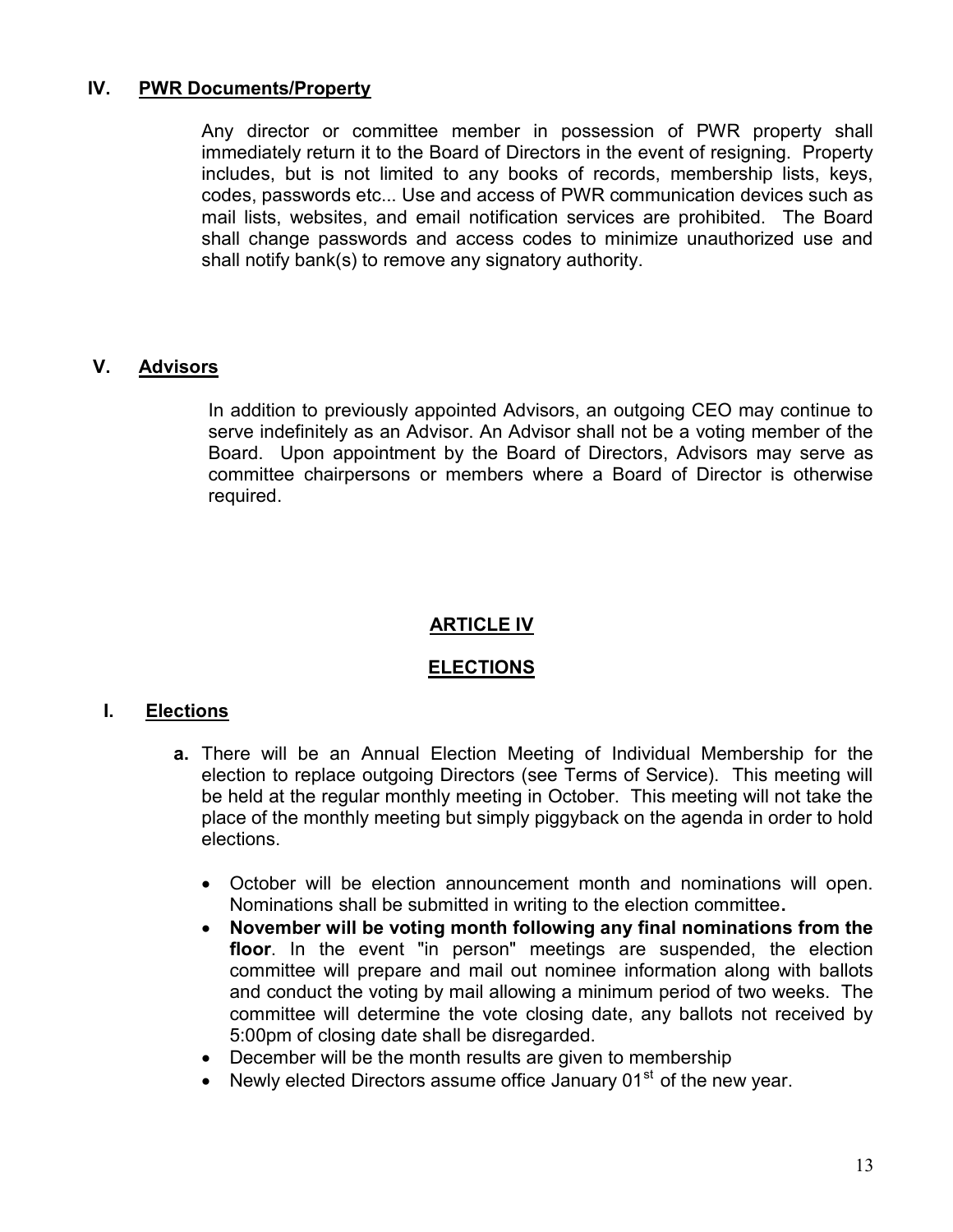**b.** Two (2) directors shall be elected even years and two (2) directors each odd year. An election year may be suspended in a year in which all Board of Directors have served two or fewer years of their term and no vacancies exist.

#### **II. Election Committee**

**a.** The Election Committee shall be comprised of one Board Advisor and one nonvacating Board Member or the CEO. CEO shall chair unless vacating in which event they shall select the chair. Committee shall generally conduct the election process. Committee shall create, collect and tabulate ballots. Upon final tabulation by committee, the Treasurer shall confirm the count and results shall be presented to the Secretary for certification. Committee chair shall announce final, certified results to the general membership. Thereafter, the ballots and tabulation sheets shall be sealed and retained for three years.

#### **III. Nominee Qualifications**

#### **a. Directors**

- Shall be a member in good standing of not less than one (1) year immediately prior to opening of nomination period.
- Dues must be current during the past 120 days or greater prior to opening of nomination period.
- Must know and understand the mission statement and vision of PWR
- Must be able to commit the necessary time and energy required
- Shall have demonstrated a consistent adherence to PWR code of ethics.
- **b**. **CEO** additional requirements to (a) above
	- Shall be nominated from within the current board of directors
	- Shall be currently serving on the board of directors a minimum of two (2) years
	- Shall have been a continual member of PWR in good standing a minimum of three (3) years immediately prior to nomination.
	- Shall be ratified by a 75% vote of current Board of Directors.

# **IV. Proxies**

Vote by proxy is prohibited. PWR members must be present and in good standing for thirty days prior to cast their vote by secret ballot on day of prior announced elections.

# **V. Secret Ballot**

Vote is by secret ballot showing the names placed into nomination during the month of October. A write-in section will be provided for nominees from the floor on day of election or any other write in candidates. Write in candidates shall not be counted if they are not members in good standing at the time of the election or if their membership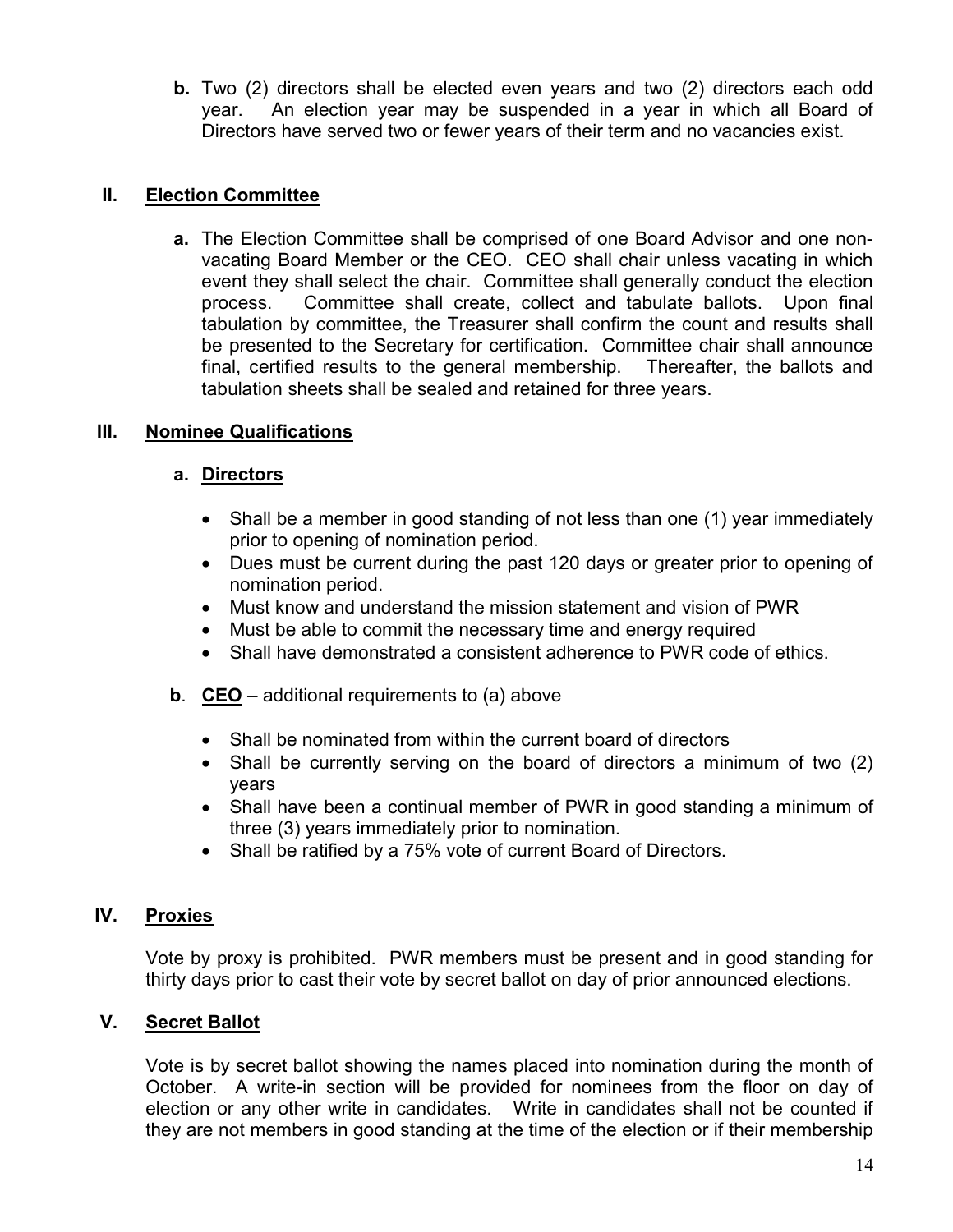has been temporarily suspended by the Board of Directors. Election Committee shall determine if Nominees from the floor or write-ins meet the above Nominee Qualifications.

#### **VI. Cumulative Voting**

Cumulative voting is prohibited. There shall be one vote cast per open director position.

## **ARTICLE V**

#### **MEETINGS**

#### **I. PWR Meetings**

- **a. General Monthly Meeting**: Through the active efforts of the PWR there will be a monthly meeting for Individual (General) Members.
	- Meetings shall be opened by the CEO for organizational introductionsIt will be the responsibility of the PWR Board to arrange for venue, agenda, membership and all responsibilities for the success of monthly meeting.
- **b. Operational Committee:** Through the active efforts of the PWR Operations Committee there will be an optional monthly meeting for Committee Members.
- **c. Board of Directors Meeting**: Through the active efforts of the PWR CEO and President, there will be a monthly Board of Directors Meeting for its board members.
	- The board shall meet monthly. Each December the CEO and President shall set the tentative meeting calendar for the upcoming annual term. Such dates may be changed or cancelled with not less than three days notice. No more than three (3) meetings in any calendar year may be cancelled.
	- CEO will determine if any general members are in attendance and if requested, will provide a limited open forum for any questions or comments. Such forum will be limited in duration to 5 minutes maximum per member unless the CEO determines additional time is warranted. At conclusion of the open forum the meeting will be turned back to the President. Members may remain as silent observers of the Director meeting.

#### **d. Open Meetings**

**i.** All general meetings of the Board of Directors shall be open to and may be attended by the general Members except where issues related to violation of ethics, professional conduct, personnel or a lawsuit involving the chapter are before the Board of Directors.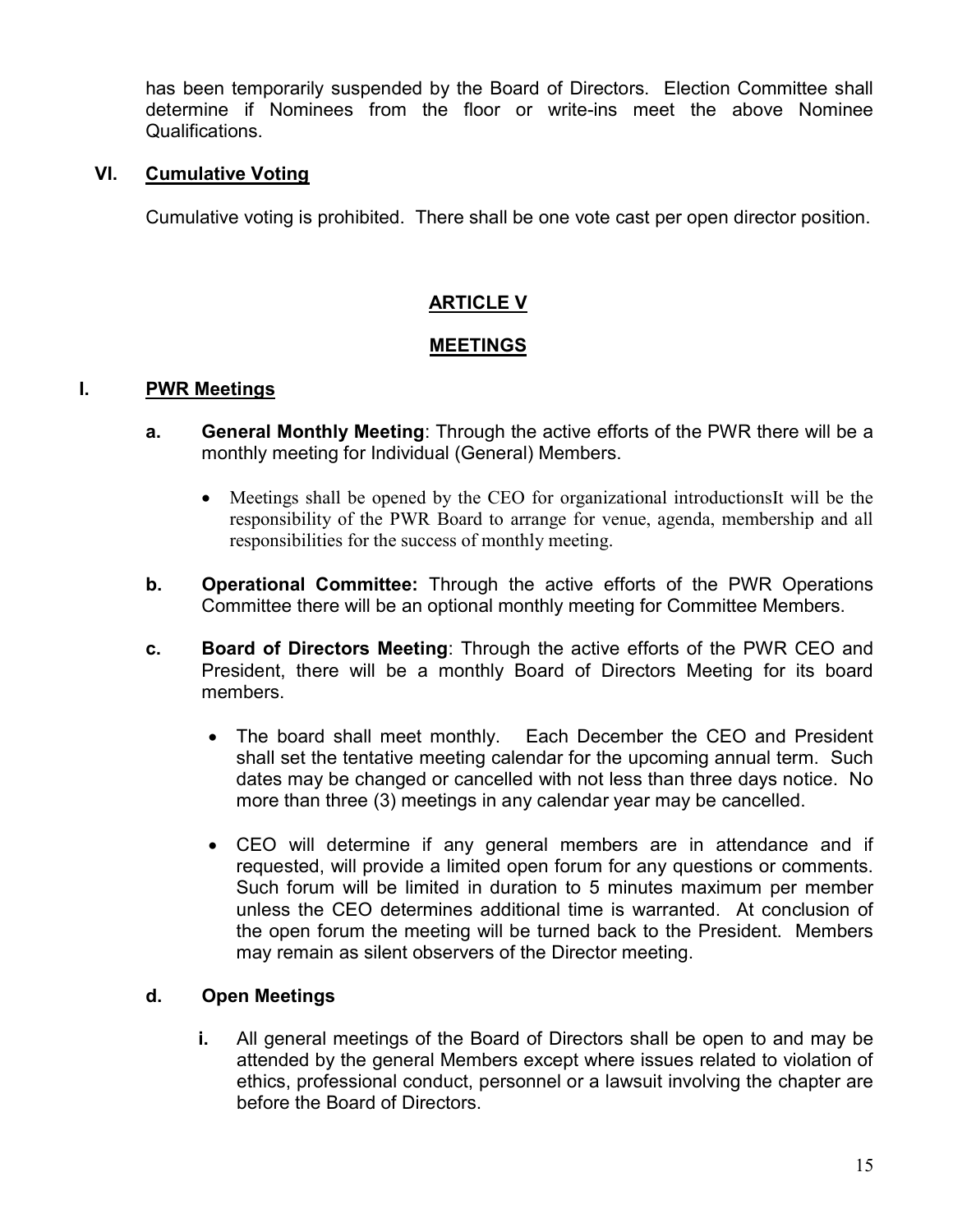- **ii.** Meeting dates and location shall be published or announced so that the general membership is informed should they desire to attend. Regular meeting dates set at the beginning of the year need not be repeated except as a courtesy reminder. In the event of a change in location and/or time, notice may not be less than three days prior to the meeting. Failure to provide such notice due to reasonable cause shall not be construed as a violation of notice within the bylaws. A posting on the website and/or email notification will suffice.
- **iii.** Members wishing to attend a board meeting shall notify the CEO so that an appropriate venue can be arranged to accommodate visitors. Upon arrival, the visiting members shall be given seating at the perimeter of the meeting. If the member wishes to address the board, the CEO will be notified prior to the meeting and the member will be put on the agenda. Normally, a fiveminute period of time is given to such member. At the discretion of the Board, additional time may be given for discussion. Except for the time that the member has to address the board, the member is to observe the board meeting and is not to participate in board discussions. Members observing a board meeting are to remain silent. Any disruption caused by members who are visiting a board meeting will not be tolerated. In such case, the members may be asked to leave by the President or CEO.
- **iv.** Executive meetings shall only be attended by the CEO, Board of Directors, advisors, and those persons to which the Board has specifically requested attendance.

#### **e. Organizational Meeting (annual)**

Each January the CEO will open the first scheduled Board of Directors meeting for organization of the Board offices. The CEO will call for nominations from the Directors for each office. Each Director shall vote each office until all are filled. A director may fill the same office throughout her tenure. Thereafter, the organizational meeting will be closed and the President shall open the first annual Board of Directors regular meeting.

#### **II. Quorum**

- a. Decisions of the Board of Directors will be a simple majority of a quorum of the board.
- b. The attendance and participation of at least 60% (3) of total board members is required for a quorum. Quorum is established at the beginning of the meeting.
- c. Every act or decision done or made by the Board of Directors present at a meeting duly noticed and held at which a quorum is present is the act of the CEO and Board of Directors.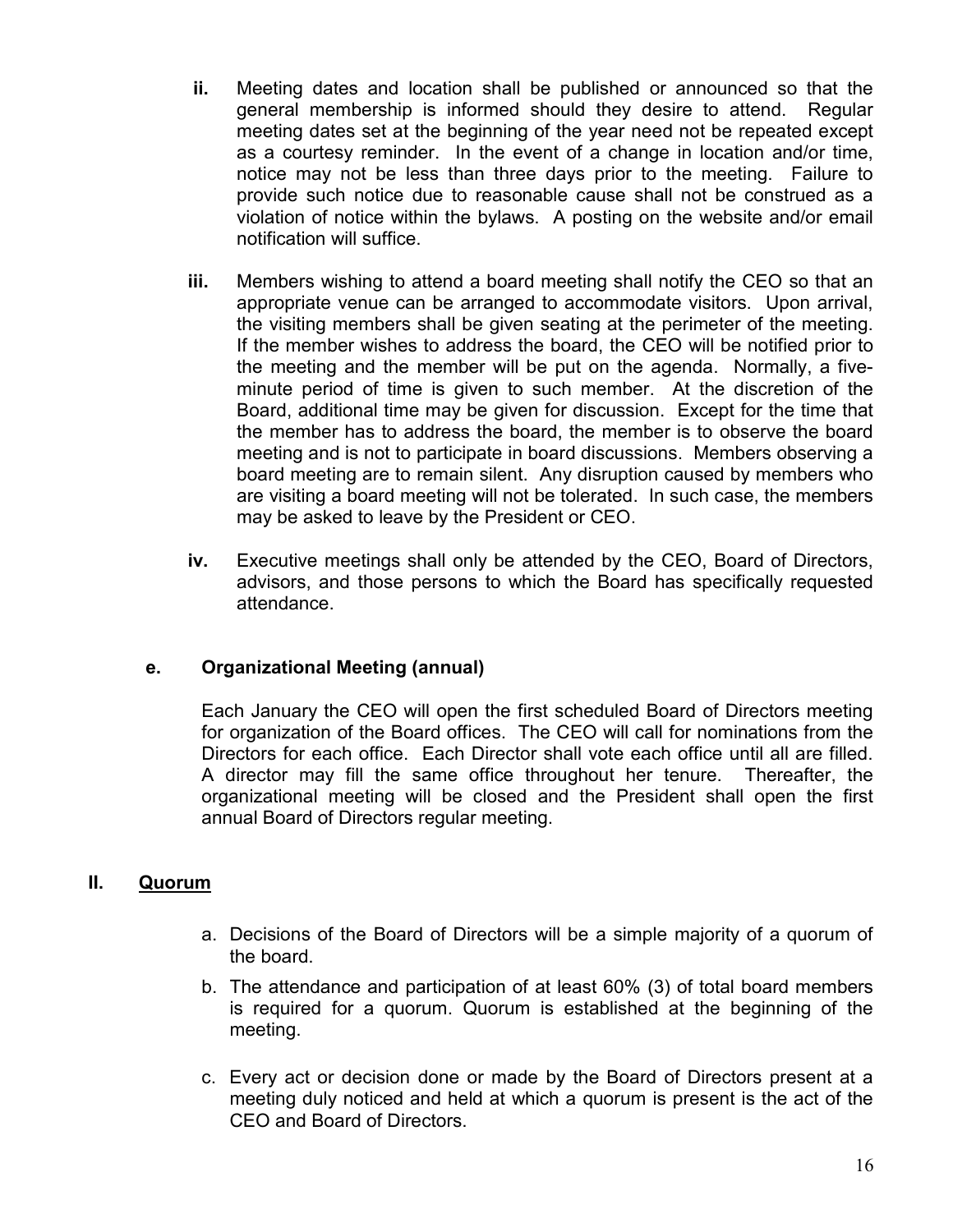d. Absence – If a director is absent from two consecutive regularly scheduled board meetings or misses 4 meetings collectively in any annual year for reasons the remaining Board determines insufficient reasons, a resignation shall be deemed to be rendered and accepted and the Director shall be so notified.

#### **III. Waiver of Notice**

The transactions of any meeting of the Board of Directors, however called and noticed or wherever held, shall be as valid as though taken at a meeting duly held after regular call and notice, if (a) a quorum is present, and (b) either before or after the meeting, each of the Directors not present signs a written waiver of notice, a consent to hold the meeting, or an approval of the minutes. The waiver of notice or consent need not specify the purpose of the meeting. All waivers, consents, and approvals shall be filed with the corporate records or made a part of the minutes of the meeting. Notice of a meeting shall also be deemed given to any Director who attends the meeting without protesting before or at its commencement about the lack of adequate notice. Directors can protest the lack of notice only by presenting a written protest to the Secretary of the Corporation either in person, by first-class mail addressed to the Secretary at the principal office of the Corporation as contained on the Corporation's records as of the date of the protest, or by facsimile addressed to the facsimile number of the Corporation as contained on the Corporation's records as of the date of the protest.

#### **IV. Adjournment**

A majority of the Directors present, whether or not constituting a quorum, may adjourn any meeting to another time and place.

#### **V. Notice of Adjournment**

Notice of the time and place of holding an adjourned meeting need not be given, unless the meeting is adjourned for more than 24 hours, in which case personal notice of the time and place shall be given before the time of the adjourned meeting to the Directors who were not present at the time of the adjournment.

#### **VI. Conduct of Meetings**

Meetings of the Board of Directors shall be presided over by the Chairperson of the Board, or, if no such person has been so designated or, in his or her absence, the President of the Corporation or, in his or her absence, by a vice president of the Corporation or, in the absence of each of these persons, by a Chairperson chosen by a majority of the Directors present at the meeting. The Secretary of the Corporation shall act as Secretary of all meetings of the Board,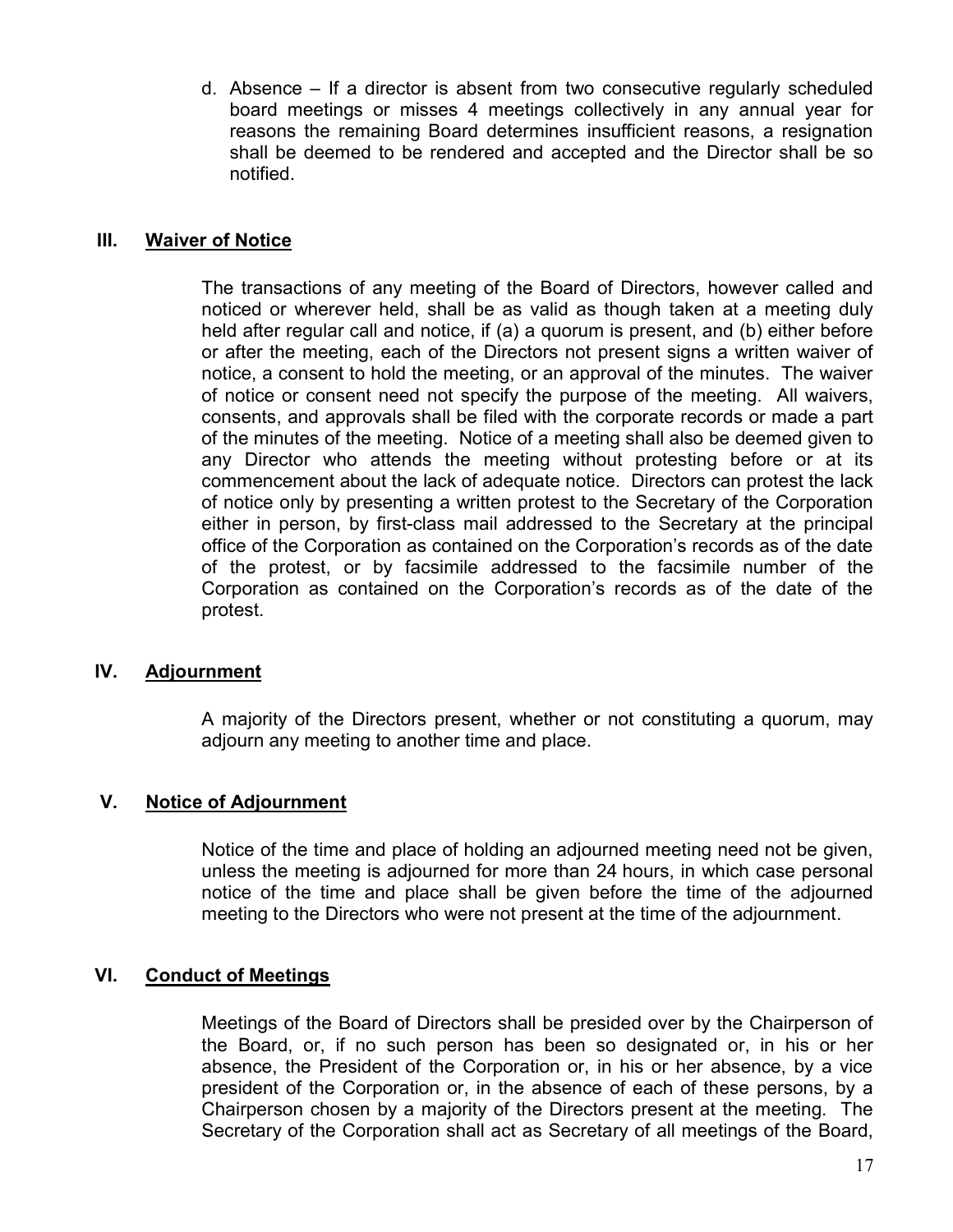provided that, in his or her absence, the presiding officer shall appoint another person to act as Secretary of the Meeting. Meetings may be governed by Robert's Rules of Order or by the Consensus Method, as may be determined by the Board of Directors from time to time, insofar as such rules are not inconsistent with or in conflict with these Bylaws, with the Articles of Incorporation of this Corporation, or with provisions of law.

#### **VII. Action Without Meeting**

Any action required or permitted to be taken by the Board of Directors may be taken without a meeting, if all members of the Board, individually or collectively, consent in writing to the action. For the purposes of this Section only, "all members of the Board" shall not include any "interested Director" as defined in Section 5233 of the California Nonprofit Public Benefit Corporation Law. Such action by unanimous written consent shall have the same force and effect as a unanimous vote of the Board of Directors. Such written consent or consents shall be filed with the minutes of the proceedings of the Board.

#### **ARTICLE VI**

#### **GENERAL ADMINISTRATION**

#### **I. Tax Year**

- **a.** The tax year of the Association shall be the calendar year
- **b.** The tax year may be changed from time to time subject to applicable laws
- **c.** PWR shall follow all applicable filing requirements and laws to ensure the retention of the 501(c)(3) non-profit status.
- **d.** The Board shall ensure payment of all taxes and fees as required by law.

#### **II. Records**

#### **a. Members Rights**

Upon not less than 10 days written request, the Board of Directors shall make available only to a member in good standing those records said member requests to view and is entitled to see at the next regularly scheduled meeting following the request. Said records may include approved minutes, approved financial statements, bylaws, and articles of incorporation. Under no circumstance shall confidential records such as contracts, executive minutes, pledges or similar type documents be disclosed or otherwise be made available unless specifically required by law or compelled by a court of law. The Board of Directors are not required to answer questions about such records. No copies of such records shall be made and no notes shall be taken by the member viewing the records during the examination. No photographic images of such records shall be taken during the examination.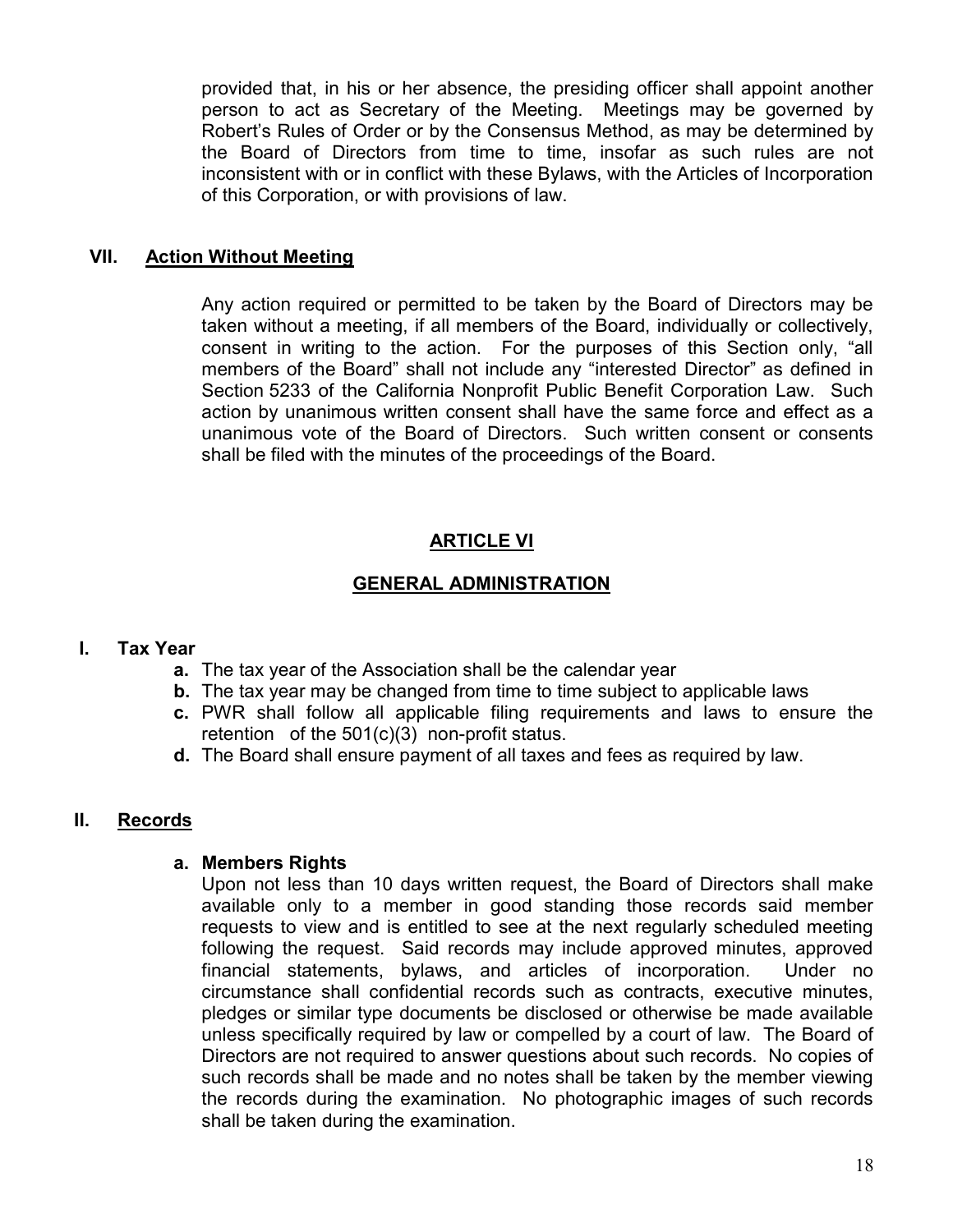Such records shall be made available at each monthly luncheon meeting and may be inspected by a member immediately following a meeting– this will suffice any request as the meetings generally occur no more than thirty days apart and is an official place of PWR business. The Board is not responsible if the member fails to attend or view the records following the luncheon. The Board is not required to schedule any private meeting for the purposes of reviewing PWR books and records unless it so chooses. Should a member not have time to review the records at the monthly membership meeting, the offering of those records shall suffice as fulfillment of a request. The next available time for the review of those records shall be the next regularly scheduled membership meeting. Secondarily, the books shall be made available at regularly scheduled board meetings upon request. The Board of Directors may, in their discretion, determine to set an additional reasonable time and place for inspection.

#### **b. CEO/Board of Directors**

The CEO and Board of Directors shall have unrestricted access to all records while in office excepting any records pertaining to a Director under disciplinary review by the remaining Board provided such Director has notice of the review. Access does not include dissemination to non-board members without prior board approval.

#### **III. Property Use**

The property of this Corporation is irrevocably dedicated to charitable or educational purposes, or any other purposes permitted under Section 501(c)(3) of the Internal Revenue Code. No part of the net income or assets of this Corporation shall ever inure to the benefit of any Director or officer thereof or to the benefit of any private person; provided, however, that this provision shall not prevent payment to any such person for reasonable compensation for services or contracts performed for the Corporation in effecting any of its public purposes, as long as such compensation is otherwise permitted by these Bylaws and is authorized by vote of the Board of Directors; and no such person or persons shall be entitled to share in the distribution of, and shall not receive, any of the corporate assets on the dissolution of the Corporation.

For the purposes of this section, the PWR membership list, mailing list, sponsorship, prospect list or any other lists compiled by PWR for its use are assets of PWR and are not to be used for any purpose other than to promote the organization by members authorized by the Board of Directors to do so. From time to time, volunteers may be given copies of these lists as part of their volunteer duties. The possession of any of these lists does not imply ownership and the use of these lists for any purposes other than those purposes for which the list is given are prohibited. Members violating this Bylaw will receive one courtesy warning. A member who subsequently violates this Bylaw after such warning will be subject to expulsion.

#### **IV. Dissolution of the Association**

In the event that the association is dissolved, the Board of Directors is responsible for the disposal of the assets or the proceeds of the sale of the assets of the corporation by donating them to a charity of the Board's choice, having first ensured that outstanding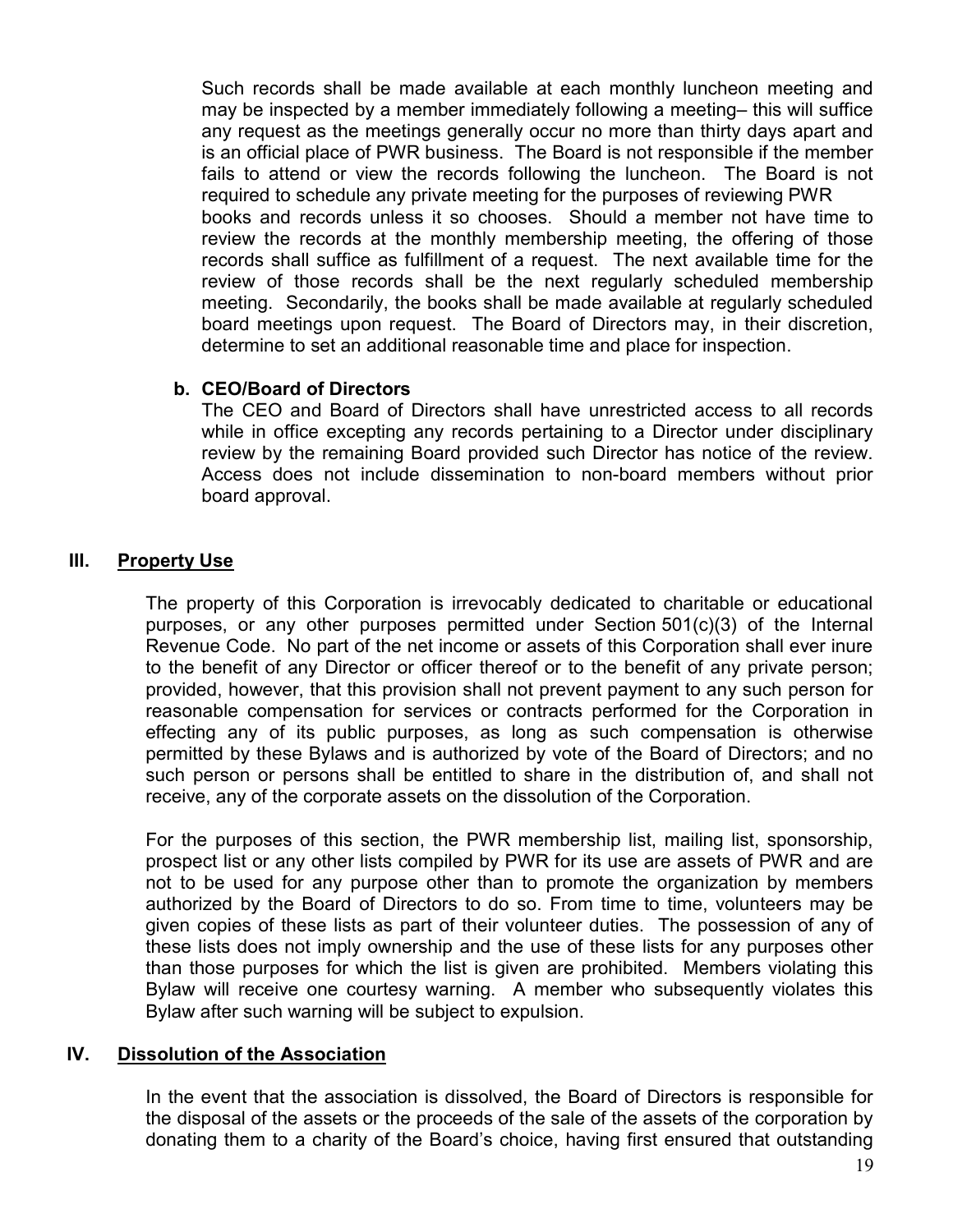debts are paid. It shall be required such charity shall be a nonprofit fund, foundation or corporation which is organized and operated exclusively for charitable, scientific or educational purposes and which has established its tax exempt status under Section 501(c)(3) of the Internal Revenue Code.

#### **V. Amendments to the Bylaws**

- *a.* The CEO and Board of Directors may amend or revise these bylaws by a vote and resolution of at least 70% of the Board, except for the provisions for CEO non-term limits which shall not be amendable without 100% board approval
- **b.** The membership will be informed of all bylaw amendments.
- **c.** Members may call for an amendment to the Bylaws by a petition signed by 25% or greater of members of the Association in good standing. The Board, on receipt of such petition at a regularly scheduled meeting, shall either accept such amendment by resolution or shall organize a ballot on the proposed amendment within 120 days of receipt of petition at said authorized board meeting. In the event of a vote, the amendment shall be adopted if 70% of the members of the Association support it.

#### **VI. Conflicts/Ambiguities**

Where a conflict or ambiguity is found to exist within these bylaws, the Board of Directors may, by resolution, elect which conflicting language to use, clarify any ambiguity or redact the offending language until such time as the bylaws are again amended or revised. Any such conflicts or ambiguities shall not be limiting upon the Board's ability to act in the manner determined to be in the best interest of PWR nor render any other sections of these bylaws null and void. Adopted resolution(s) shall be controlling and attached as addendums to the bylaws until the Board of Directors determines otherwise. All other language shall remain in force.

#### **VII. CONSTRUCTION AND DEFINITIONS**

Unless the context otherwise requires, the general provisions, rules of construction, and definitions contained in the California Nonprofit Corporation Law as amended from time to

time shall govern the construction of these bylaws. Without limiting the generality of the foregoing, the masculine gender includes the feminine and neuter, the singular number includes the plural and the plural number includes the singular, and the term "person" includes a corporation as well as a natural person. If any competent court of law shall deem any portion of these bylaws invalid or inoperative, then so far as is reasonable and possible (i) the remainder of these bylaws shall be considered valid and operative, and (ii) effect shall be given to the intent manifested by the portion deemed invalid or inoperative.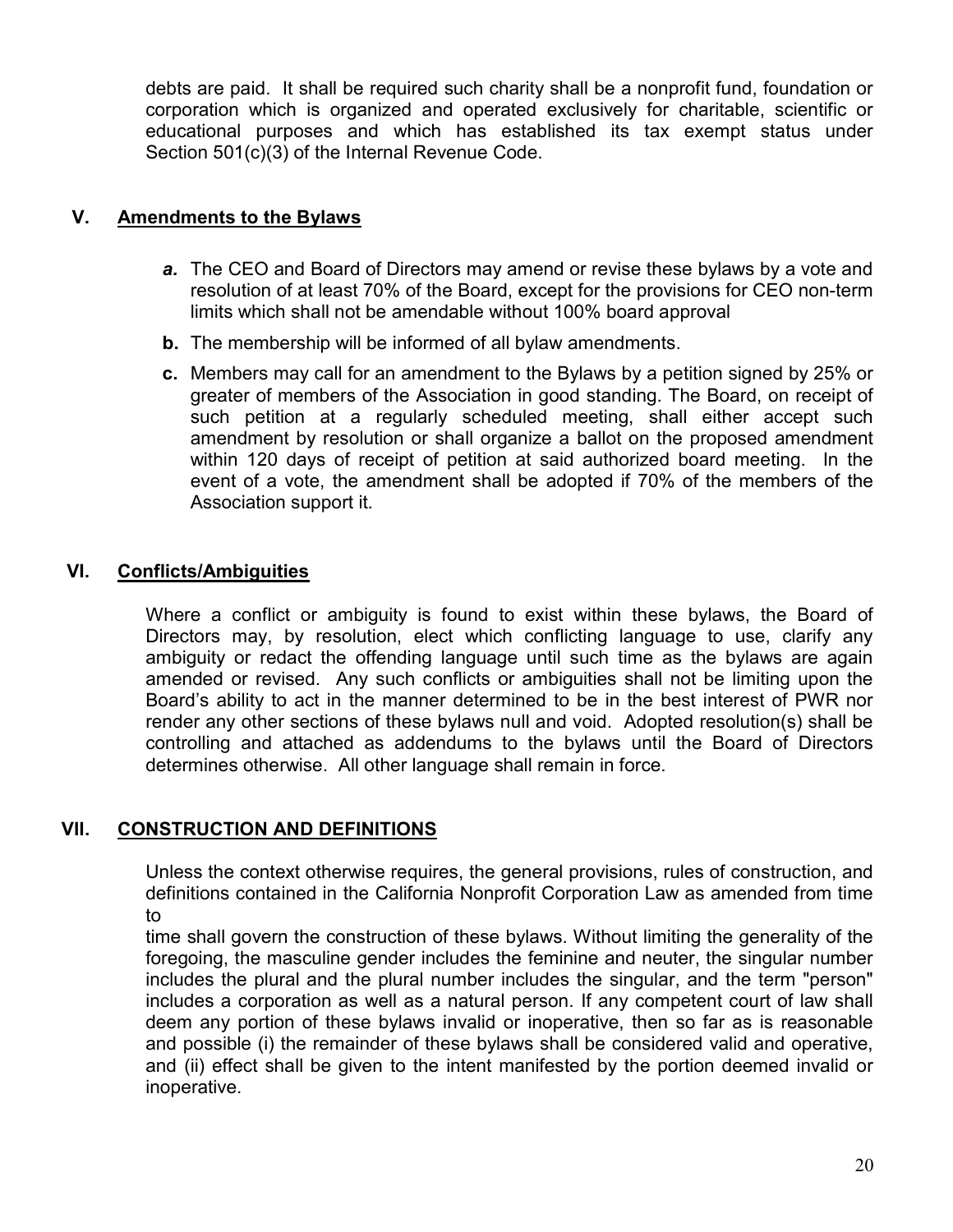#### **VIII. Executive Limitations of the CEO**

- a. The CEO and/or Directors shall not cause or allow any practice, activity, decision, or organizational circumstance, which is either unlawful, imprudent, in violation of commonly accepted business and professional ethics or in violation of PWR's Bylaws.
- b. With respect to the treatment of paid and volunteer staff, the CEO and/or Directors may not cause or allow conditions that are unfair, undignified, disorganized, or unclear.
- c. May not discriminate against any paid and volunteer staff member for expressing an ethical dissent provided however such dissent is not destructive to the organization or unduly impairs the CEO's and Board of Directors authority and remains internal.
- d. May not indebt the organization in an amount greater than can be repaid by certain, otherwise unencumbered revenues within sixty (60) days without prior Board approval. Provided however, the Board of Directors may, by resolution, extend this period an additional twelve months in extenuating circumstances such as speaker contracts. This limitation applies to unilateral acts of the CEO and committees only and in no way impairs or limits the Board of Directors from entering into contracts by resolution or providing such authorization to the CEO and/or authorized committee chairs.
- e. Use any long-term reserves without Board approval.
- f. Fail to settle payroll and debts in a timely manner.
- g. Allow tax payments or other government ordered payments or filings to be overdue or inaccurately filed.
- h. Fail to pursue receivables after a reasonable grace period.
- i. Shall not fail to have a written CEO succession plan.
- j. Shall not fail to have all access codes and keys maintained to another board member.
- k. The CEO shall not allow corporate assets to be unprotected, misused, inadequately maintained or unnecessarily risked.
- l. Make any large purchases without the approval of the Board of Directors
- m. Approval from Board must be made for reimbursements made by the Board of Directors.
- n. Endanger the organization's public image or credibility, particularly in egregious ways that would hinder its accomplishment of the mission or ability to raise funds. Nor may the CEO or Directors permit members to harm the organization is such manners. Such members shall be subject to suspension or revocation (see membership). The Board of Directors, after written notice to the offending member to cease and desist the harmful activity who then fail to comply, may then seek such available remedies, including but not limited to injunctive relief, damages, or any other relief permitted by law including reimbursement of legal fees or other related costs directly incurred as a result of the harmful activity.
- o. The board will direct, control and inspire the organization through the careful establishment of broad written policies reflecting the board's values and perspectives. The board's major policy focus will be on the intended long-term impacts outside the organization, not on the administrative or programmatic means of attaining those effects.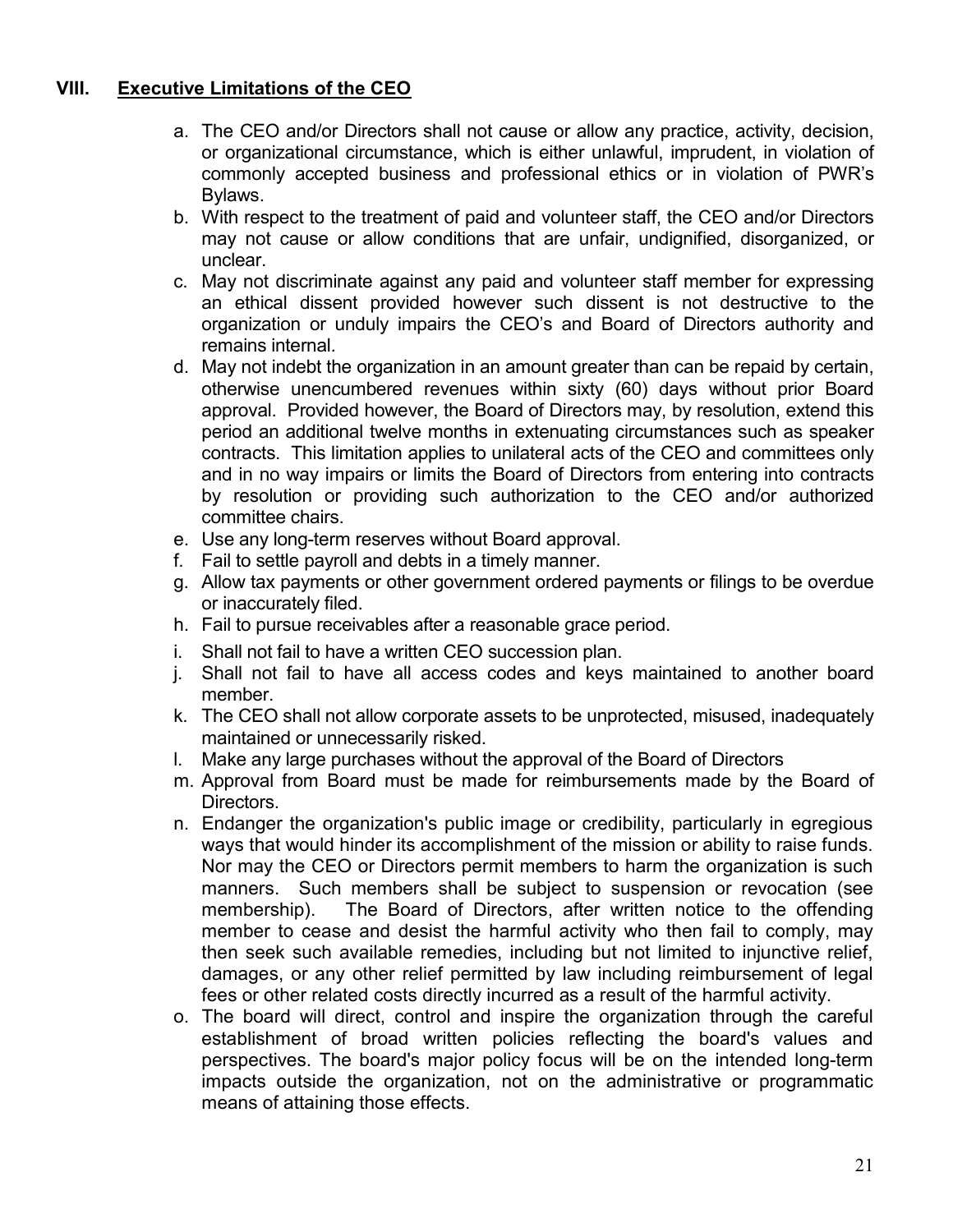p. The board will allow no officer, individual or committee of the board to hinder or be an excuse for not fulfilling its commitments.

#### **IX.Funds**

- a. **General Funds**. Funds on hand may be used for general operational expenses and other special needs provided any immediate commitments are otherwise payable when due. Use of dedicated future funds shall not be construed as a limitation on current use of those same funds provided said funds are available and payable at the time of payment due. Incoming funds are general funds available for Board approved expenses.
- b. **Donated Funds**. Funds specifically donated for the benefit of an authorized project and clearly identified by the donor for said project, shall be sequestered from the general fund. Sequestering may be satisfied by identification on the balance sheet as a separate account. Funds not clearly identified by the donor shall be deemed a general donation for use as the Board of Directors deems appropriate and in the best interest of PWR including, but not limited to operational expenses.
- c. **Fundraisers.** Funds raised during events such as the annual EXPO shall be first subject to any costs and related expenses of the event and may additionally include an offset of annual operational costs as a percentage not to exceed 25% of event gross. The Board of Directors shall record a separate account of final net proceeds on balance sheet pending allocation of funds to specific programs.
- d. **Distributions.** All distributions/disbursements shall require two (2) board member signatures. Exception: The Operations Chairperson may be permitted to sign for the luncheon meeting disbursement with one board member, but no other disbursement.
	- a. Only one PWR checking and/or savings account(s) may be opened and utilized at any given time.

#### **Expenses (see Duties)**

Funds may be used for such things as:

- Postage
- Printing
- Supplies
- Conference Calls
- Luncheon Speaker gift (under \$25) Unity/Expo Speaker or seminar speakers excluded and addressed by contract terms.
- Coffee and/or meals for board and chapter meetings (not to exceed \$25/each)
- Minimal speaker expenses such as gas
- Computer software for chapter use
- Audiovisual production equipment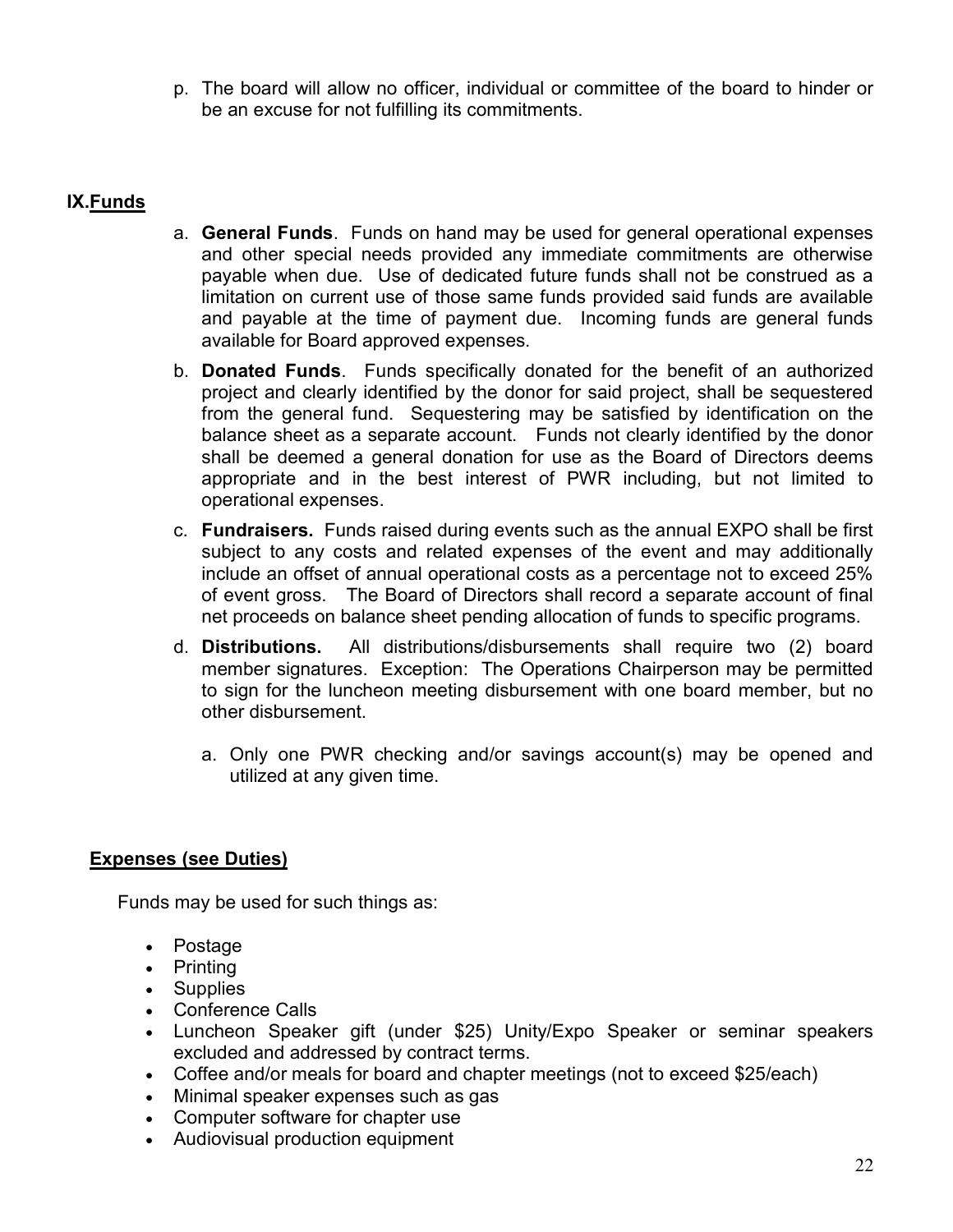- Print or photo reproduction.
- Professional services (not required to be a PWR member)
- Reimbursements of diminimus expenses expended on behalf of PWR
- Any other expense deemed reasonable and/or necessary by the Board of Directors by simple majority.

Chapters may not use PWR funds for the following activities:

- Travel expenses for chapter members
- Funds for personal use

(Accountability for the expenditure of these funds lies with the Treasurer and Board of Directors).

#### **X. Annual Report**

Each PWR chapter is expected to submit a brief, one page annual report of its activities to the Board of Directors each year with a balance sheet. The Operations Chair shall submit a report in January detailing the plans for the coming calendar year, including speaker's agenda, workshops planned, special member events, membership drives and any planned activities of the Operations Committee.

# **PWR CEO and Board of Directors Policy**

The CEO and Board of Directors develop the vision of the organization:

#### *Vision*

#### *Seeking, Creating and Achieving*

It is the responsibility of the CEO and Board of Directors to make sure that the Operations Committee implements the interpretation of PWR's vision correctly.

The Board of Directors will be elected volunteers who are committed to success of the organization.

#### **Strategic Plan**

An identity and focus is vital for any organization and therefore, PWR has developed the following:

#### *Mission*

Our mission is to promote professional success for women by providing a mentoring and networking environment. In order to succeed in today's competitive market we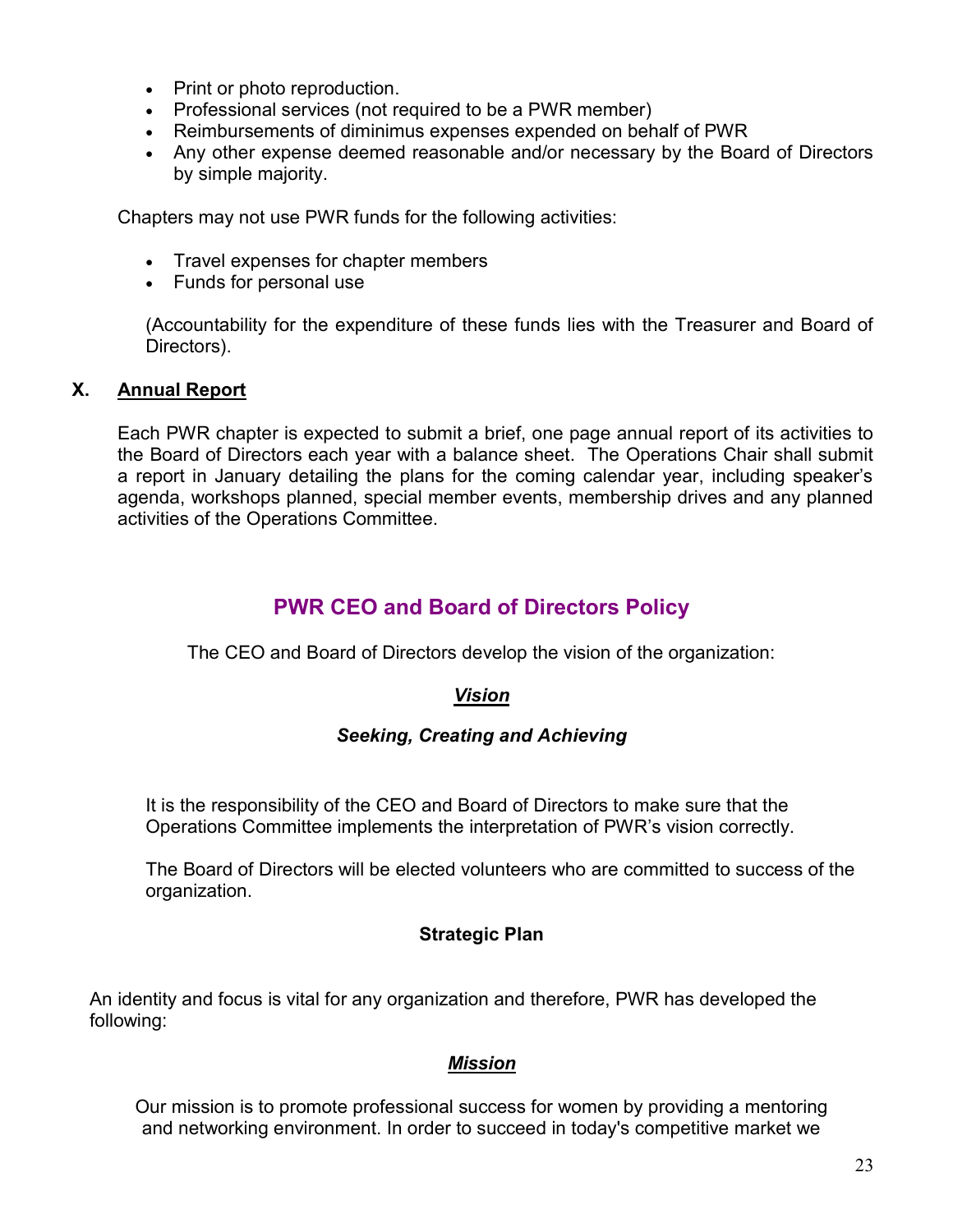must continue to enhance our careers by improving our professional and business proficiencies. The *Professional Women's Roundtable* is dedicated to helping women enhance their professional careers by providing access to business training and other educational resources necessary to succeed.

In addition, a simple strategic plan is developed for the Professional Women's Roundtable in order for the organization to grow and become a success. A plan will be developed and customized to meet the needs of the specific market of each chapter.

#### **Membership (Growth)**

Membership growth is vital to the growth of the organization. For that reason, outreach to the following targets is suggested:

- Companies
- Corporations
- Organizations
- Individuals
- Non-Profit Groups

#### **Membership (Retention)**

Retention of members is also vital to the growth of the organization. Therefore the following programs are suggested:

- Excellence in handling of member inquiries in order to meet and satisfy possible member prospects
- Referral plans
- Dynamic member benefits with constant improvement as our goal

#### **Marketing Collateral**

- a. Information materials
	- Brochures
	- Flyers
	- Information as needed

#### **Advertisement/Marketing Recommendations**

- b. Description of the types of media advertising, based on the suggested target markets.
- c. Recommended marketing strategies that will help promote the Professional Women's Roundtable and increase awareness.

 **////////////////////////////////////////////////////////////// certification follows**